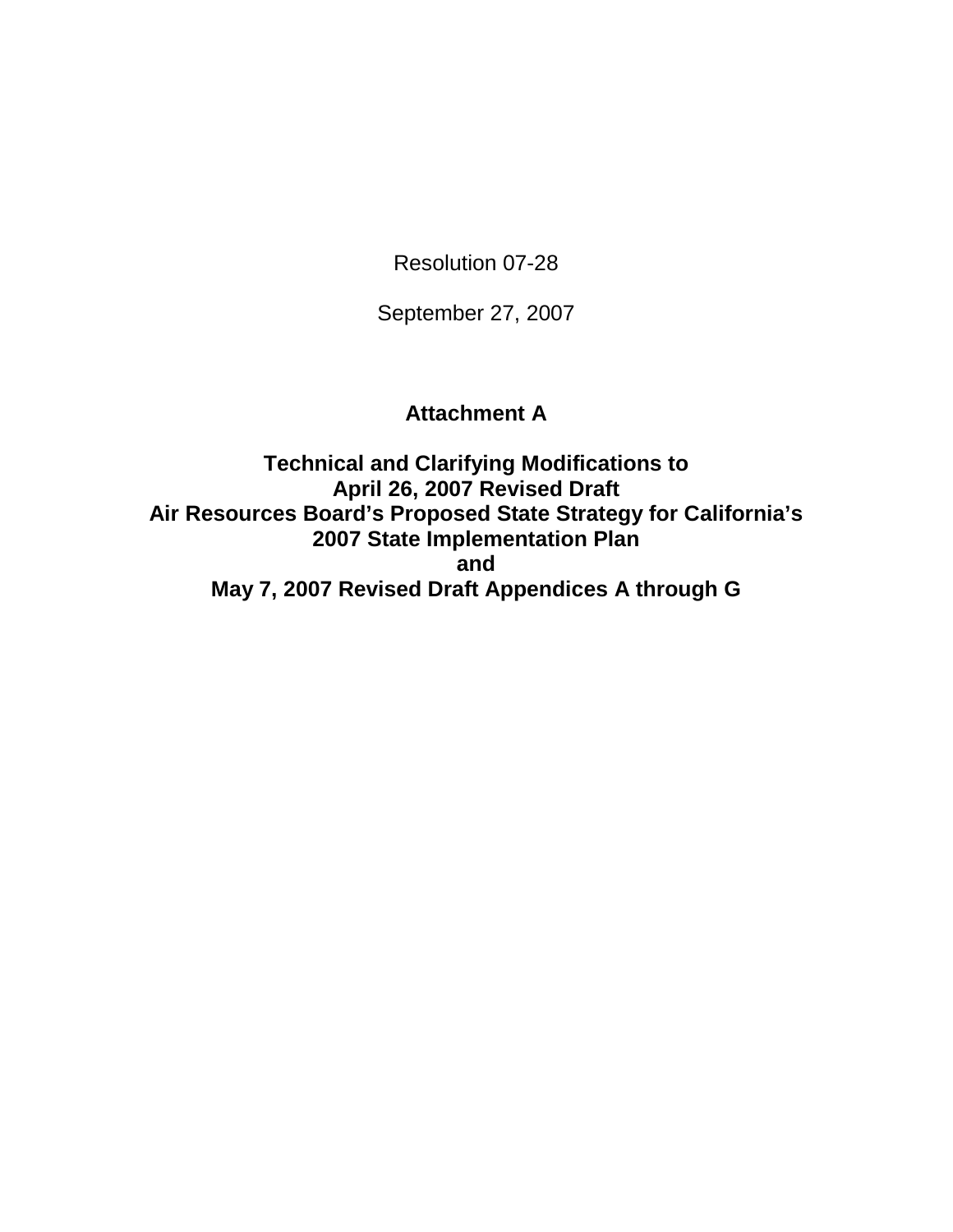(This page intentionally left blank.)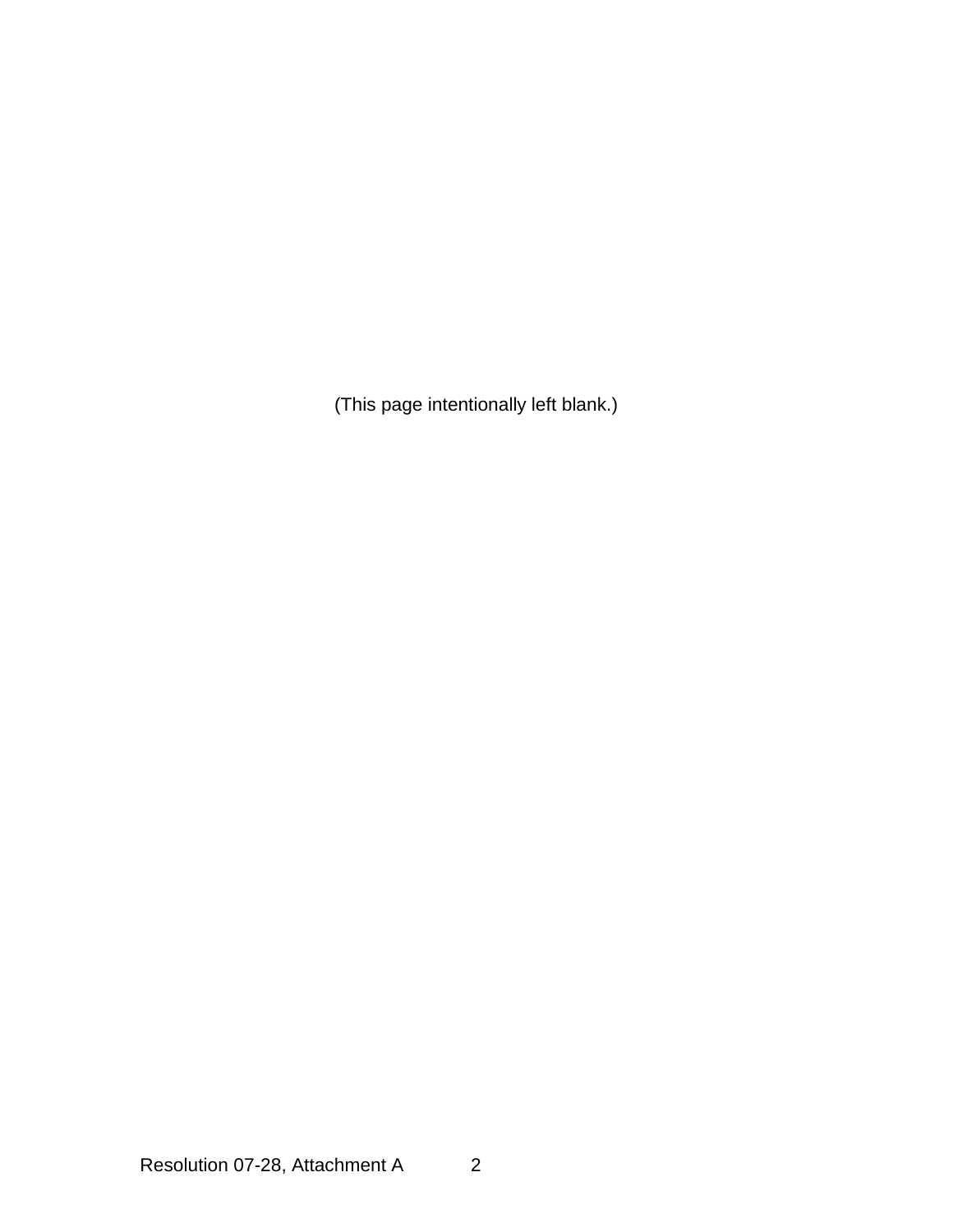The following are technical modifications to the Revised Draft of the Proposed State Strategy for California's 2007 Implementation Plan. The changes are briefly described below, and a strikeout/underlined version of the corresponding page(s) is also attached.

Technical Modifications to April 26, 2007 Revised Draft:

- 1. Page 4. Changes an error in the description of estimated tons per day NOx reductions from mobile sources in the South Coast between 2006 and 2014.
- 2. Page 23. Adds reference to federal Bureau of Land Management.
- 3. Page 27. Makes a clarifying change describing SOx reductions from petroleum refining.
- 4. Page 29. Removes specific reference to federal and international sources.
- 5. Page 31. Corrects pesticide inventory numbers in the table, "San Joaquin Valley – Top sources of ROG". (Note: There is no change to the official planning inventory numbers specified in Appendix A. Incorrect numbers were inadvertently included in the table.)
- 6. Page 35. Adds clarifying language about ARB's and U.S. EPA's authority to control mobile sources.
- 7. Page 47. Adds clarifying language about ARB's and U.S. EPA's authority to control mobile sources.
- 8. Page 67. Adds clarifying language about ARB's and U.S. EPA's authority to control mobile sources.
- 9. Page 68. Adds clarifying language regarding ARB's and U.S. EPA's authority to control international sources.
- 10. Page 70. Adds clarifying language to the notes describing the elements of the attainment demonstration table.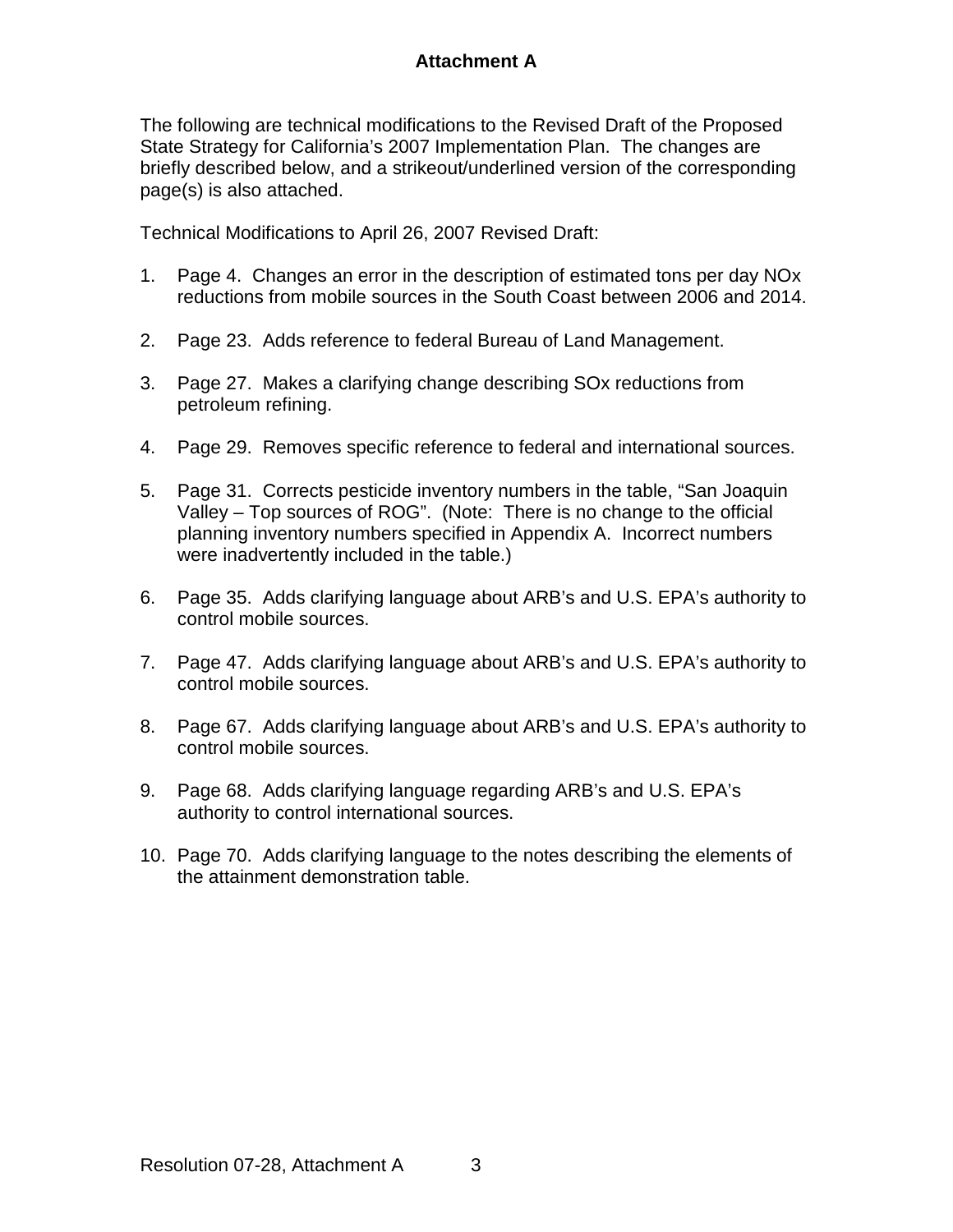Technical Modifications to May 7, 2007 Revised Draft: Appendices A through H

- 1. Appendix A, Page 100. Corrects a summation error for PM2.5 grand total numbers for the San Joaquin Valley.
- 2. Appendix A, Page 103. Corrects a summation error for SOx grand total numbers for the San Joaquin Valley.
- 3. Appendix C, Pages 1-4. Interstate Transport. Adds clarifying language to long-distance transport, clarifies district headings and make other wording clarifications.
- 4. Appendix D, Page 2. Deletes reference to federally-approved transport couples in regards to RFP demonstrations.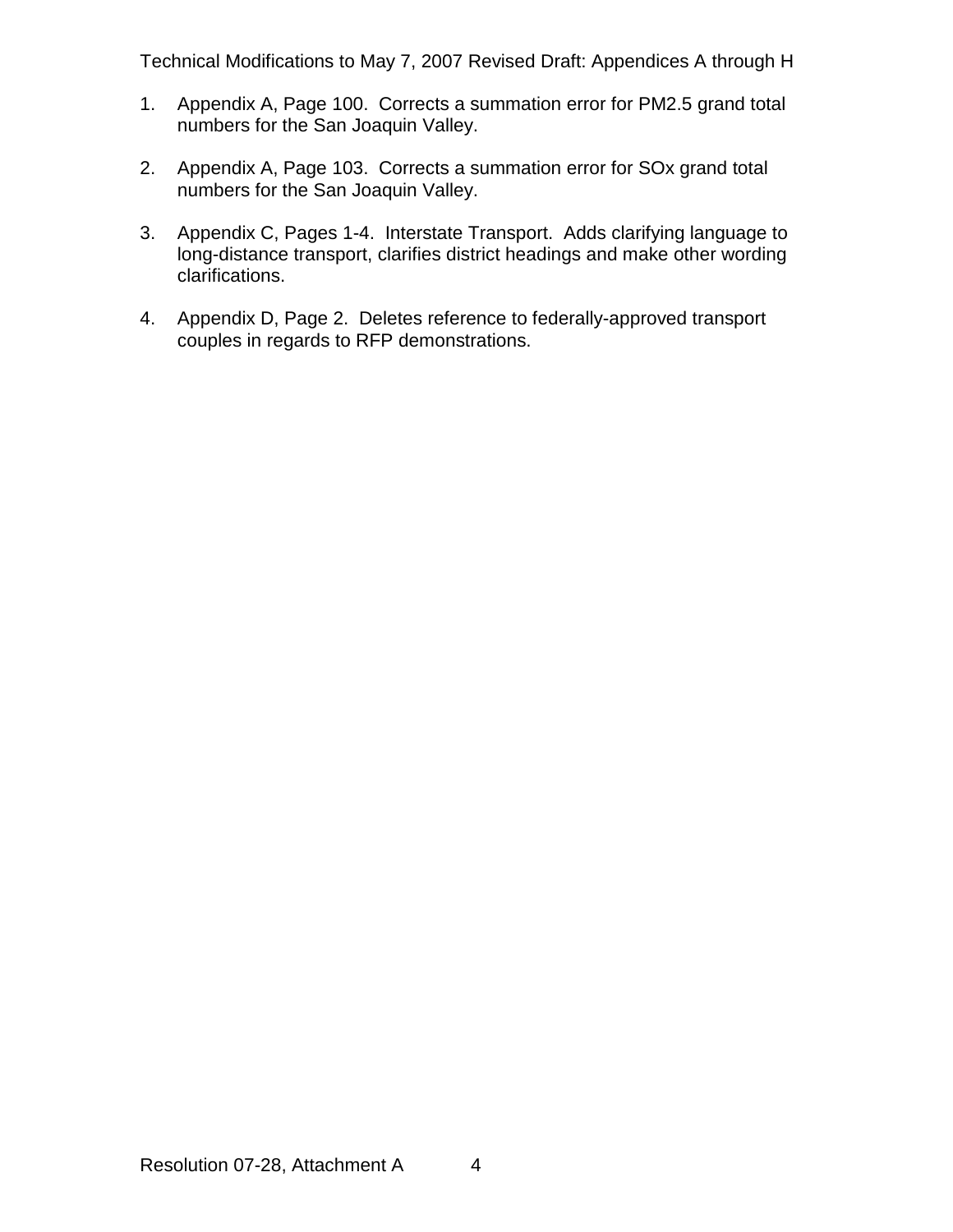#### Technical Modifications to **Page 4** of the April 26, 2007 Revised Draft

The proposed mobile source strategy and SIP commitments are described in Chapter 3. Individual measures are described in more detail in Chapter 5. The figure below shows the decrease in emissions for passenger vehicles, heavyduty trucks, and construction equipment between now and 2014 with the proposed State Strategy. Due to increasingly more stringent mobile source controls, emissions from these categories are all on a downward trend, despite growth in population, travel, and the economy. The new measures in the proposed State Strategy would accelerate these emissions reductions. ARB staff is proposing an aggressive new emission reduction commitment of 122 tons per day of NOx reductions in the South Coast by 2014 in order to meet the region's PM2.5 attainment needs. This would bring the total mobile source NOx reductions achieved between 2006 and 2014 to about 450 430 tons per day.



In contrast to passenger vehicles, trucks, and construction equipment that show substantial emission decreases with natural fleet turnover, locomotives and ships show an increase in emissions without the proposed State Strategy. Locomotive emissions have been decreasing in the South Coast due to the accelerated introduction of the cleanest current technology (Tier 2). However, as shown below, growth overtakes this benefit by 2014. The proposed State Strategy includes a measure to accelerate introduction of the next generation of clean technology once U.S. EPA adopts its proposed new Tier 4 standards. The 2014 benefits assume Tier 4 engines becoming available in 2012. The 70 percent reduction projected for 2020 is based on the proposed measure to accelerate the introduction of Tier 4 locomotives to California.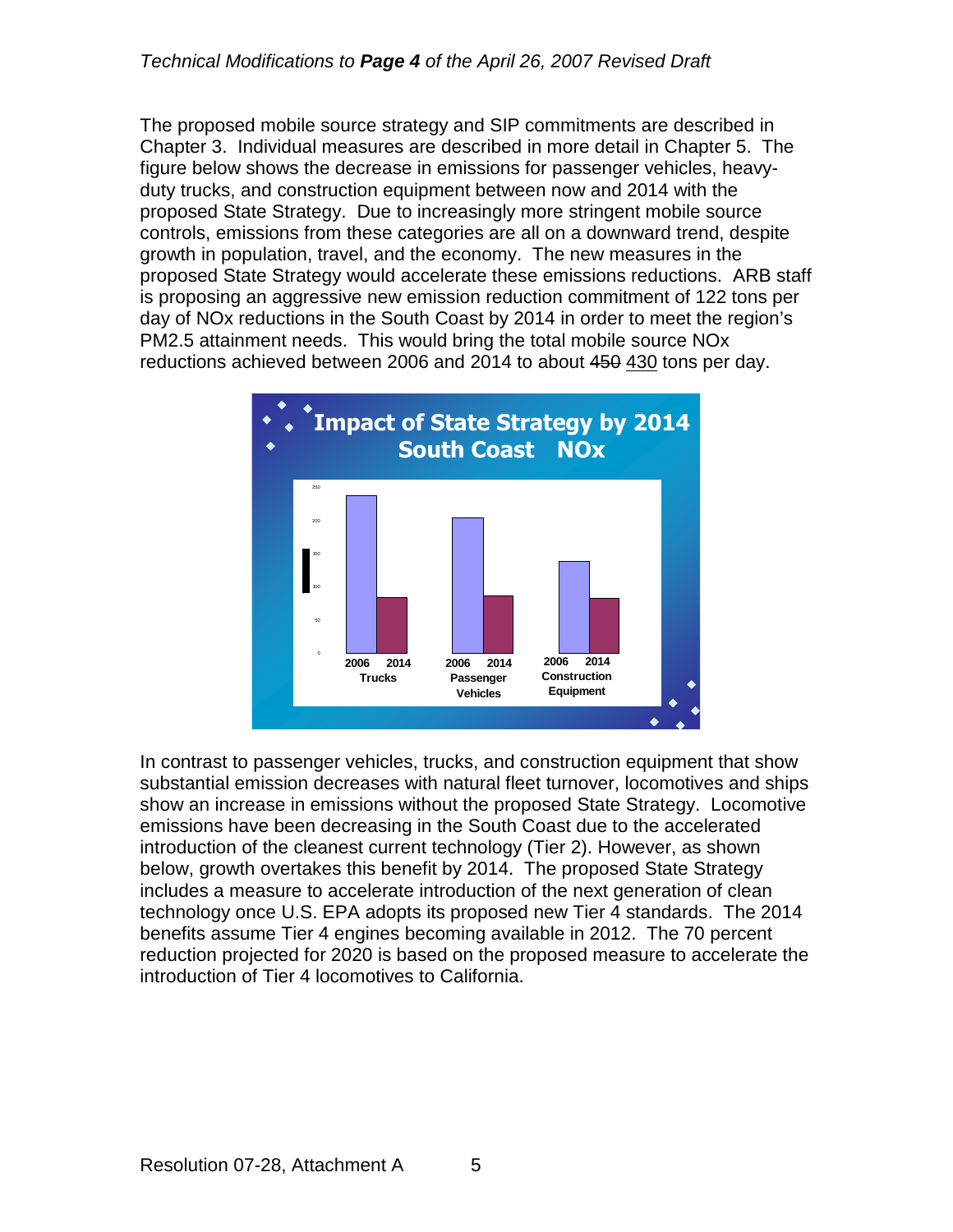## **Environmental Justice**

The SIPs consist of strategies designed to bring a region's air quality into compliance with federal standards. SIPs must be designed to ensure air quality standards throughout the entire region, so achieving air quality standards provides public health benefits to every community. This makes SIP implementation important to meeting ARB's community health and environmental justice goals. As part of our environmental justice program, ARB has initiated air quality studies in several communities and continues to focus resources on mobile source enforcement in environmental justice communities. ARB's Air Quality and Land Use Handbook, approved by ARB in May 2005, provides guidance to help improve local land use decisions that can negatively impact public health at the community level.

ARB's SIP strategies have a significant nexus to community health due to the emphasis on cleaning up the legacy fleets of diesel engines. Much of the large equipment and vehicles that help construct our buildings and highways and move our goods are not well controlled and have very long lives. Adopting rules to clean up these fleets will have an immediate and significant effect on the communities where these sources are concentrated.

## **Regional Haze**

The same particulate air pollutants that affect public health also extinguish and scatter light, thereby obscuring visibility. The federal Clean Air Act set the farreaching goal of achieving natural visibility conditions by 2064 in the nation's most treasured parks and wilderness areas. Of the 156 designated areas, 29 are in California, managed by the National Park Service, the federal Bureau of Land Management, and the U.S. Forest Service. Therefore California is working in concert with fourteen other western states to reduce controllable emissions of particulates so that regional haze is reduced in the western region of the country. In 1999, the U.S. Environmental Protection Agency published rules to guide the preparation of Regional Haze State Implementation Plans to reduce regional haze.

ARB is currently preparing the first regional haze plan for the entire State, for transmittal to EPA by the December 17, 2007 deadline. General trends in California since the 1990s show that emission controls are improving visibility in our parks and wilderness areas. The regional haze plan will show how these controls constitute reasonable progress along the path to natural visibility. In 2012, ARB will conduct a mid-course review of measured visibility changes and analyze how emission reductions implemented to achieve the 8-hour ozone and the PM2.5 standards will move the State further along the path to natural visibility in the future.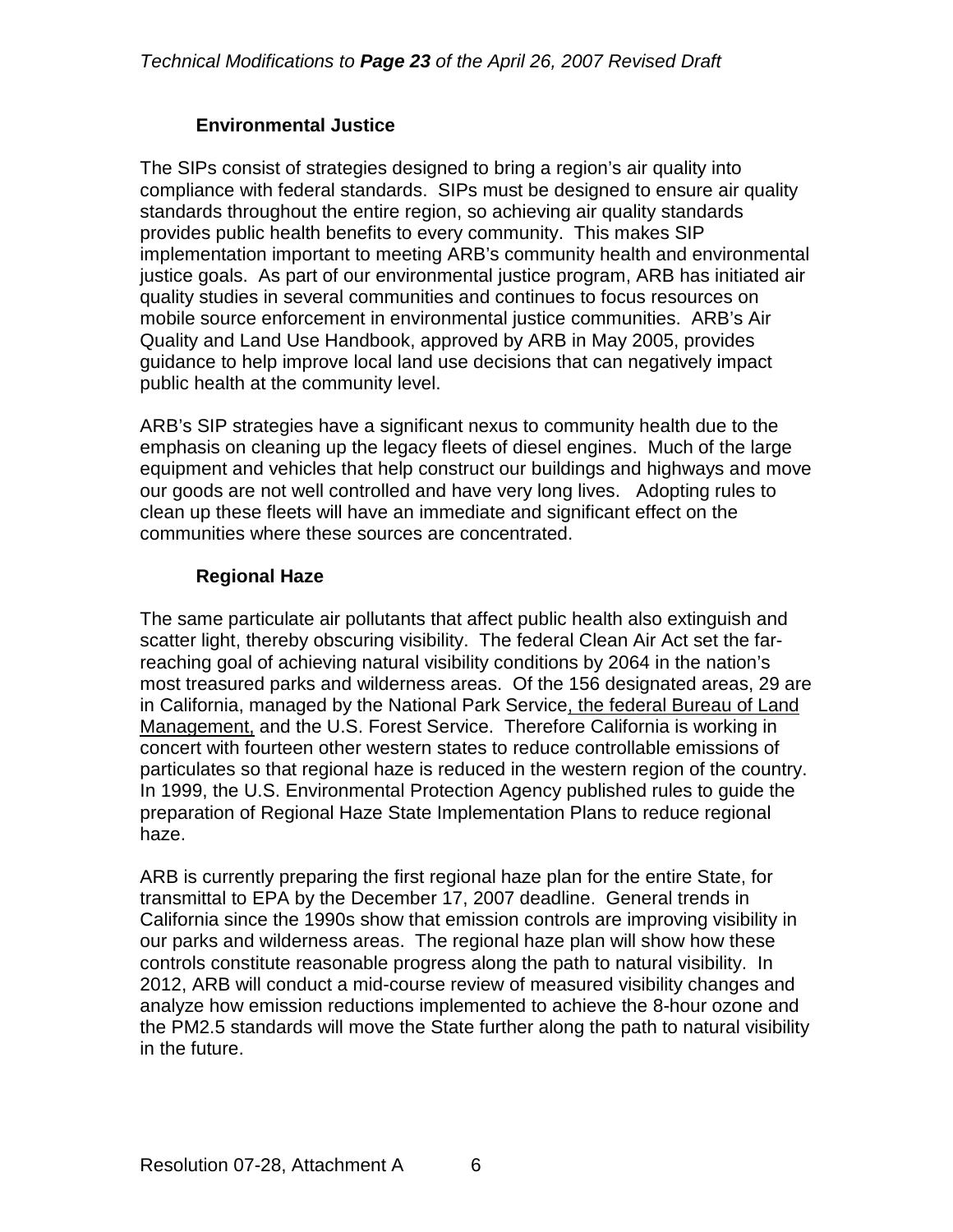**SOx**. Sulfur oxide emissions are dominated by the mobile source category of ships and commercial boats. Evaporative losses from petroleum Petroleum refining (a stationary source) are is another significant source of SOx. The other sources that make up 5 percent or more of the SOx inventory are locomotives and mining and cement manufacturing.

**Direct PM2.5**. Directly emitted PM2.5 comes mainly in the form of smoke, soot, and dust particles. Major sources include managed burning and agricultural burning; dust generated by vehicles traveling on paved and unpaved roads, residential fireplaces, cooking and fuel combustion; and particle emissions from diesel-fueled engines on trucks, ships, and construction equipment. While soot from diesel engines is not a major portion of the entire direct PM2.5 emissions inventory, it is a major health concern, as it is a toxic air contaminant that can cause premature death.

### **Forecasting Future Emissions**

Estimates of projected future emissions depend on two independent variables: growth and control. Different methods are used to estimate the future growth of emission sources based on their type. And future emission controls are incorporated into the projected emissions for each source category based on when the controls are implemented, how much the controls reduce emissions, and how many units (vehicles, consumer products, etc.) are affected.

The charts on the next page show the change in total projected statewide emissions for NOx, ROG, and SOx from 2006 to 2023 and the relative emissions change in each of these emission source categories. They reflect projected growth in each category combined with the benefits of the existing control program (those emission controls adopted prior to 2007). For example, SOx emissions as a category continue to grow due to ship emission increases. This makes ship SOx emissions a high priority for control in the new SIP strategy. NOx and ROG emissions are decreasing as a result of existing control programs despite substantial growth in population, travel, and the economy.

ARB uses two computer models to simulate and forecast emissions for on- and off-road sources. For cars, sport utility vehicles, minivans, and trucks, ARB used EMFAC2007. For off-road vehicles and equipment, ARB used OFFROAD2007. Both models were released for public use in November 2006 after a multi-year development process. As required by federal guidance, EMFAC2007 uses the latest fleet information for vehicles age and population. The data is developed from the California Department of Motor Vehicle registration data through 2005. For SIP purposes, as required by State law, vehicle activity is based on local transportation agency projections, or California Department of Transportation data, if local data are not available.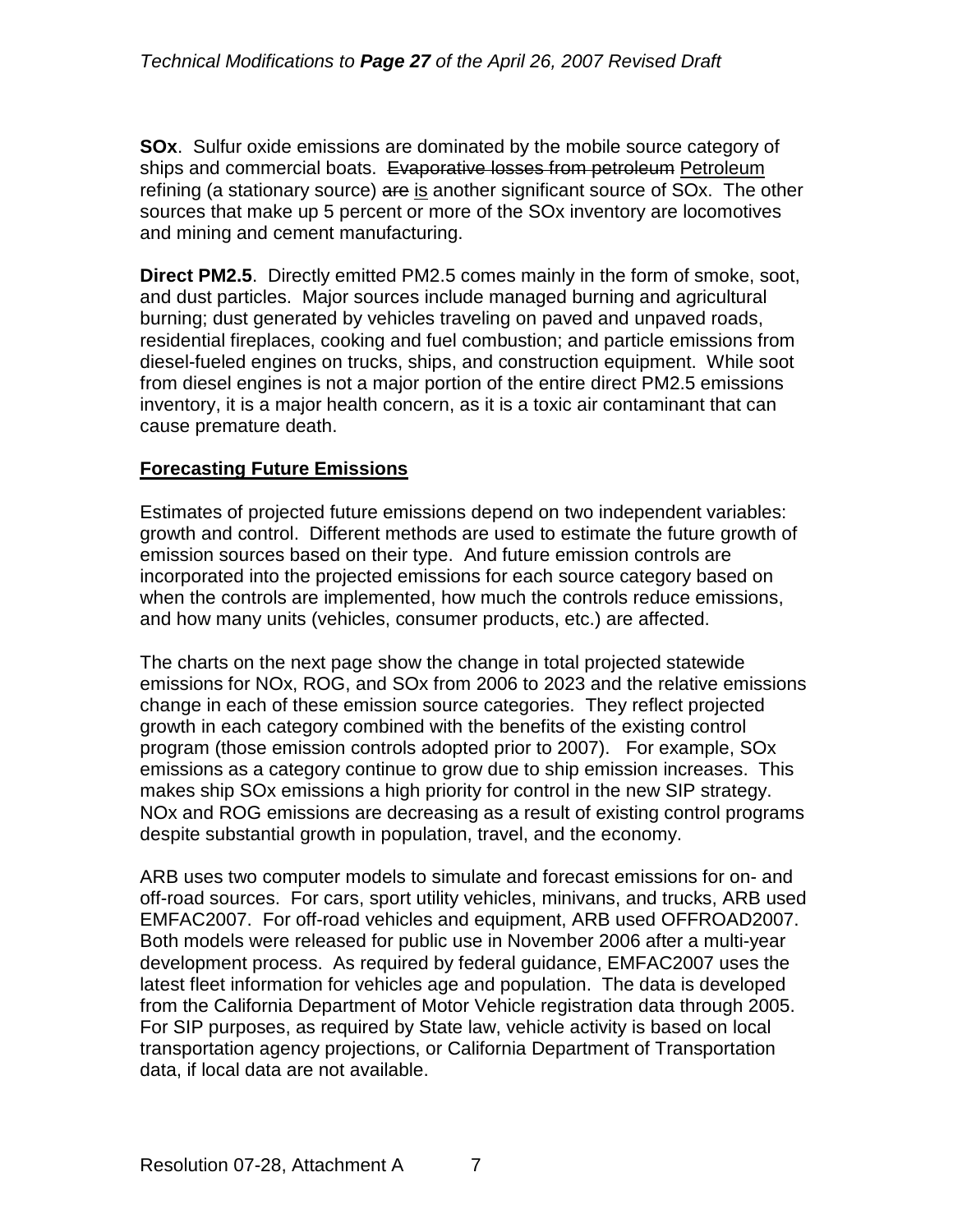## Technical Modifications to **Page 29** of the April 26, 2007 Revised Draft

Here are some things we have learned by analyzing the emissions inventory for these two areas:

- South Coast NOx emissions are significantly impacted by goods movement, with the ships, trains, trucks, and off-road equipment that move goods contributing about 30 percent of all South Coast NOx emissions. Aircraft NOx emissions are also increasing.
- The impact of goods movement in the San Joaquin Valley is felt mostly by the emissions contribution of heavy-duty trucks, which are projected to remain the largest NOx emitter through 2023.
- Emissions of NOx from manufacturing and industrial sources in the San Joaquin Valley become increasingly significant as emissions from mobile sources decline in the future.
- The large population in the South Coast is the main reason why consumer product emissions are projected to become the number one ROG emissions source by 2014.
- San Joaquin Valley ROG emissions are significantly impacted by agricultural sources such as livestock waste.
- The existing emission control program will cut heavy-duty truck NOx emissions about 70 percent in the San Joaquin Valley and South Coast by 2023, but they need to be cut even more by new strategies to attain ozone and PM2.5 standards.
- Mobile sources under subject to federal and international standards jurisdiction (like ships, locomotives, and aircraft) contribute an increasingly greater proportion of total emissions, especially NOx, in future years as emission increases due to growth overwhelm the existing control program, while emissions of mobile sources under State jurisdiction decrease due to stringent controls.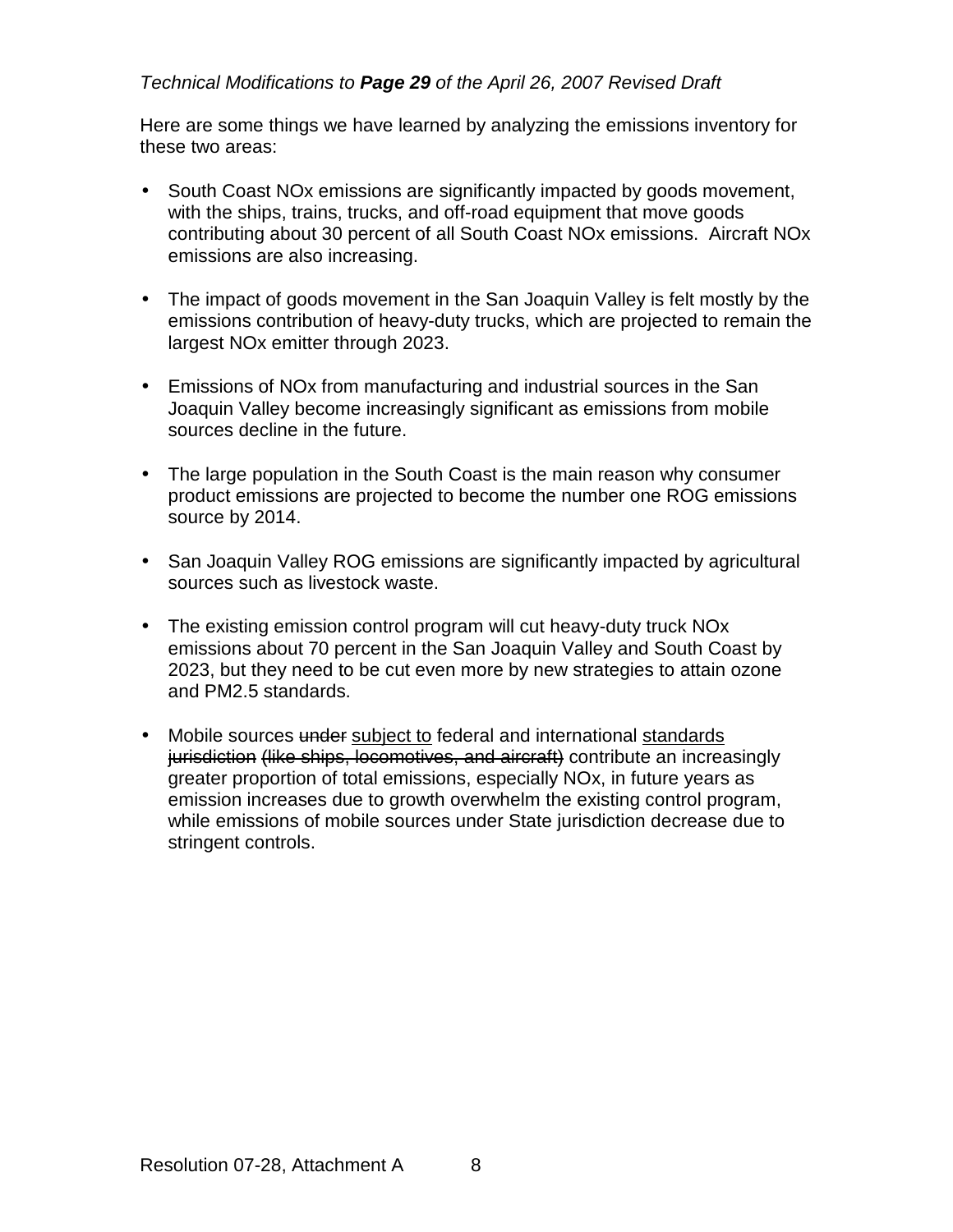| <b>Source Category</b>                                                                   | 2006 | 2014            | 2023 |
|------------------------------------------------------------------------------------------|------|-----------------|------|
| <b>PASSENGER VEHICLES</b>                                                                | 207  | 112             | 76   |
| <b>CONSUMER PRODUCTS</b>                                                                 | 101  | 103             | 110  |
| RECREATIONAL BOATS                                                                       | 64   | 53              | 51   |
| OFF-ROAD EQUIPMENT (LAWN AND GARDEN)                                                     | 52   | 40              | 38   |
| ARCHITECTURAL COATINGS (PAINTS AND THINNERS)                                             | 31   | 29              | 31   |
| OFF-ROAD EQUIPMENT (COMMERCIAL, INDUSTRIAL)<br>PETROLEUM MARKETING (GASOLINE EVAPORATIVE | 28   | 15              | 12   |
| LOSSES)<br>COATINGS (PAINTS AND THINNERS - NON                                           | 27   | 28              | 31   |
| <b>ARCHITECTURAL)</b>                                                                    | 27   | 25              | 28   |
| GASOLINE-FUELED COMMERCIAL TRUCKS                                                        | 24   | 13              | 8    |
| <b>GAS CANS</b>                                                                          | 21   | 10 <sup>1</sup> |      |
| OFF-ROAD EQUIPMENT (CONSTRUCTION AND MINING)                                             | 20   | 12              | 8    |
| <b>TOTAL OF TOP CATEGORIES</b>                                                           | 600  | 441             | 399  |
| <b>TOTAL</b>                                                                             | 732  | 567             | 534  |
| TOP CATEGORIES PERCENT OF TOTAL                                                          | 82%  | 78%             | 75%  |

#### **South Coast Air Basin – Top Sources of ROG**  Summer emissions, tons per day

#### **San Joaquin Valley – Top Sources of ROG**

| <b>Source Category</b>                                                | 2006      | 2014      | 2023      |
|-----------------------------------------------------------------------|-----------|-----------|-----------|
| <b>PASSENGER VEHICLES</b>                                             | 62        | 37        | 24        |
| WASTE DISPOSAL/COMPOSTING                                             | 57        | 72        | 80        |
| LIVESTOCK WASTE (DAIRY CATTLE)<br>OIL AND GAS PRODUCTION (EVAPORATIVE | 40        | 33        | 41        |
| LOSSES/FLARING)                                                       | 28        | 26        | 23        |
| <b>CONSUMER PRODUCTS</b>                                              | 24<br>22  | 26<br>20  | 30<br>20  |
| <b>PESTICIDES</b>                                                     | <u>18</u> | <u>18</u> | <u>18</u> |
| <b>HEAVY DUTY DIESEL TRUCKS</b>                                       | 20        | 13        | 8         |
| RECREATIONAL BOATS<br>FOOD AND AGRICULTURE (CROP PROCESSING AND       | 20        | 17        | 17        |
| WINERIES)                                                             | 13        | 12        | 13        |
| ARCHITECTURAL COATINGS (PAINTS AND THINNERS)                          | 11        | 12        | 13        |
| OFF-ROAD EQUIPMENT (COMMERCIAL, INDUSTRIAL)                           | 10        | 6         | 4         |
| FARM EQUIPMENT (COMBINES AND TRACTORS)                                | 10        | 5         | 3         |
|                                                                       | 317       | 279       | 277       |
| <b>TOTAL OF TOP CATEGORIES</b>                                        | 313       | 277       | 275       |
| <b>TOTAL</b>                                                          | 452       | 410       | 414       |
| TOP CATEGORIES PERCENT OF TOTAL                                       | 70%       | 68%       | 67%       |

Summer emissions, tons per day

Note: Emissions do not include impact of State Strategy proposed new measures.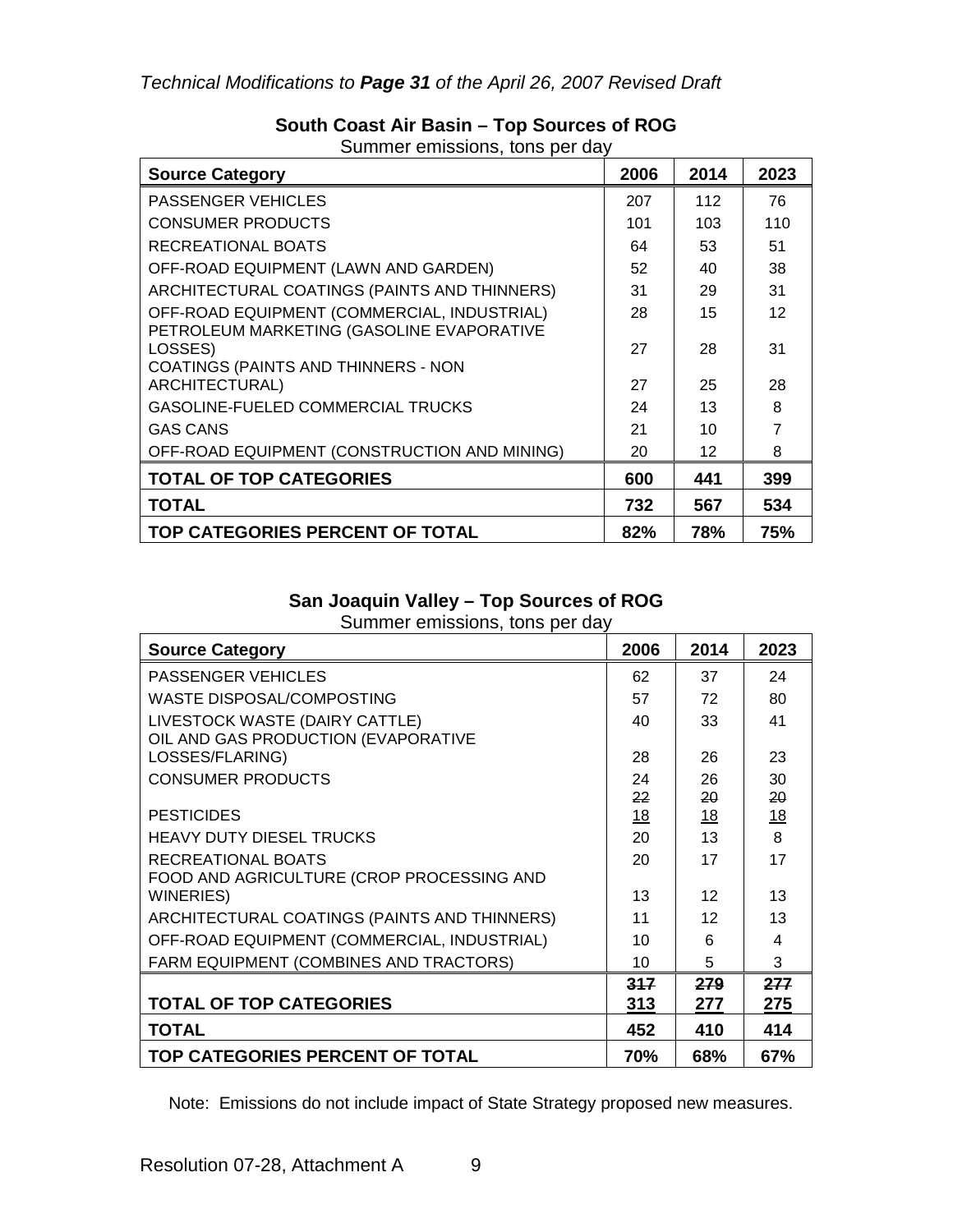# **3. ARB's 2007 SIP STATE STRATEGY**

The State Strategy maps out how to achieve the emission reductions necessary to meet federal air quality standards. The two main emission reduction components of the State Strategy are the adopted SIP measures and proposed new measures. The adopted SIP measures include those adopted through 2006. Proposed new measures include those to be adopted after 2006.

Responsibility for implementing emission reduction measures is shared between the agencies with primary responsibility for controlling air pollution in California: the Air Resources Board, 35 local air pollution control and air quality management districts, and the U.S. Environmental Protection Agency. However, given the current status of statewide emissions, ARB has the lion's share of responsibility, followed by U.S. EPA.

## **Agency Roles in SIP Measure Development**

## **Local Measures**

Local air districts are primarily responsible for controlling emissions from stationary and areawide sources (with the exception of consumer products) through rules and permitting programs. Examples include industrial sources like factories, refineries, and power plants; commercial sources like gas stations, dry cleaners, and paint spray booth operations; residential sources like fireplaces, water heaters, and house paints; and miscellaneous non-mobile sources like emergency generators. Districts also inspect and test fuel vapor recovery systems to check that such systems are operating as certified.

## **State Measures**

ARB is responsible for controlling emissions from mobile sources (except where federal law preempts ARB's authority) and consumer products, developing fuel specifications, establishing gasoline vapor recovery standards and certifying vapor recovery systems, providing technical support to the districts, and overseeing local district compliance with State and federal law. The Department of Pesticide Regulation is responsible for control of agricultural, commercial and structural pesticides, while the Bureau of Automotive Repair runs the State's Smog Check programs to identify and repair polluting cars.

## **Federal Measures**

U.S. EPA has the authority to control emissions from certain mobile sources, including sources all or partly under exclusive federal jurisdiction (like interstate trucks, some farm and construction equipment, aircraft, marine vessels, and locomotives based in this country) which it shares in many cases with local districts and ARB. U.S. EPA also has oversight authority for state air programs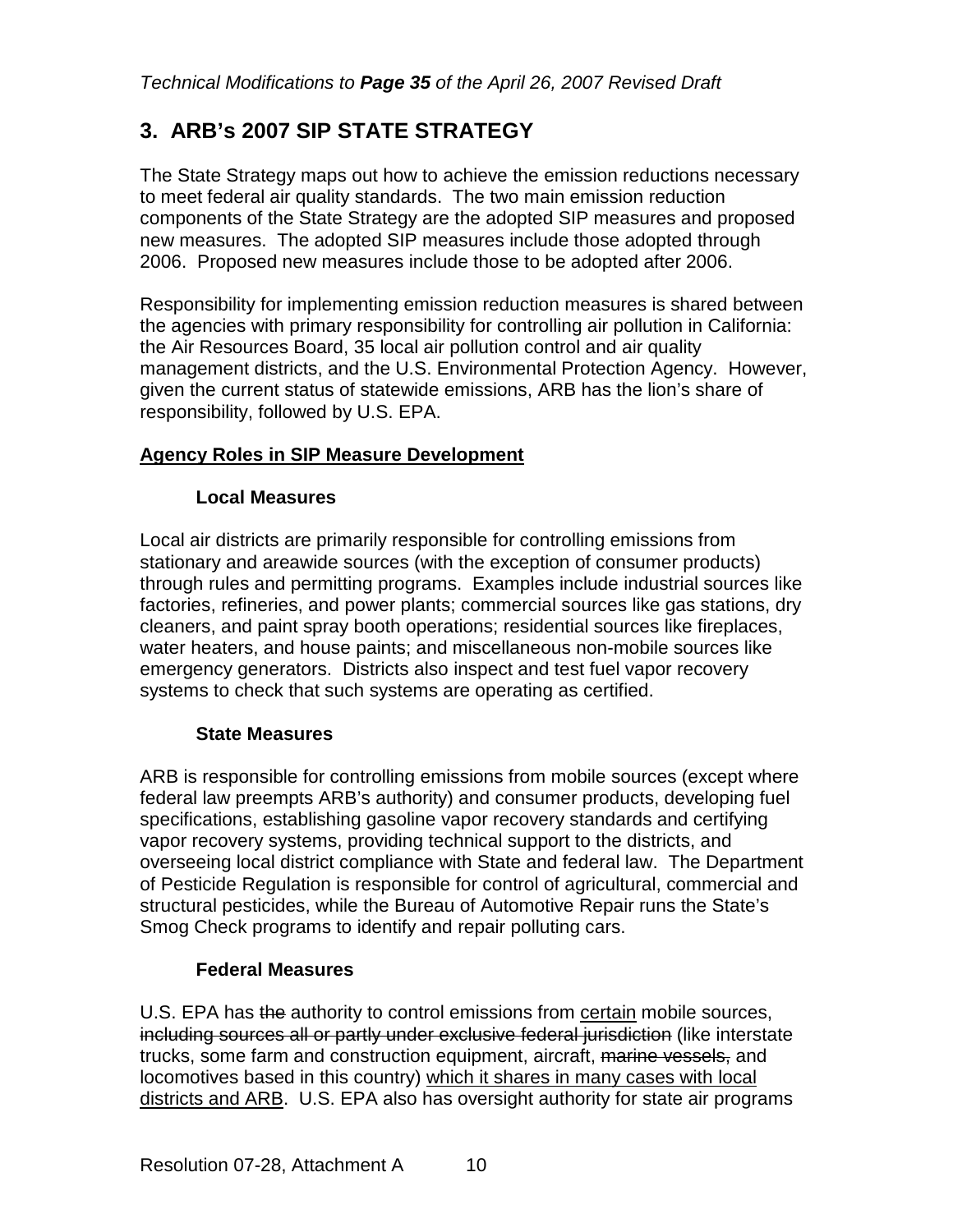as they relate to the federal Clean Air Act. International organizations develop standards for aircraft and marine vessels that operate outside the U.S.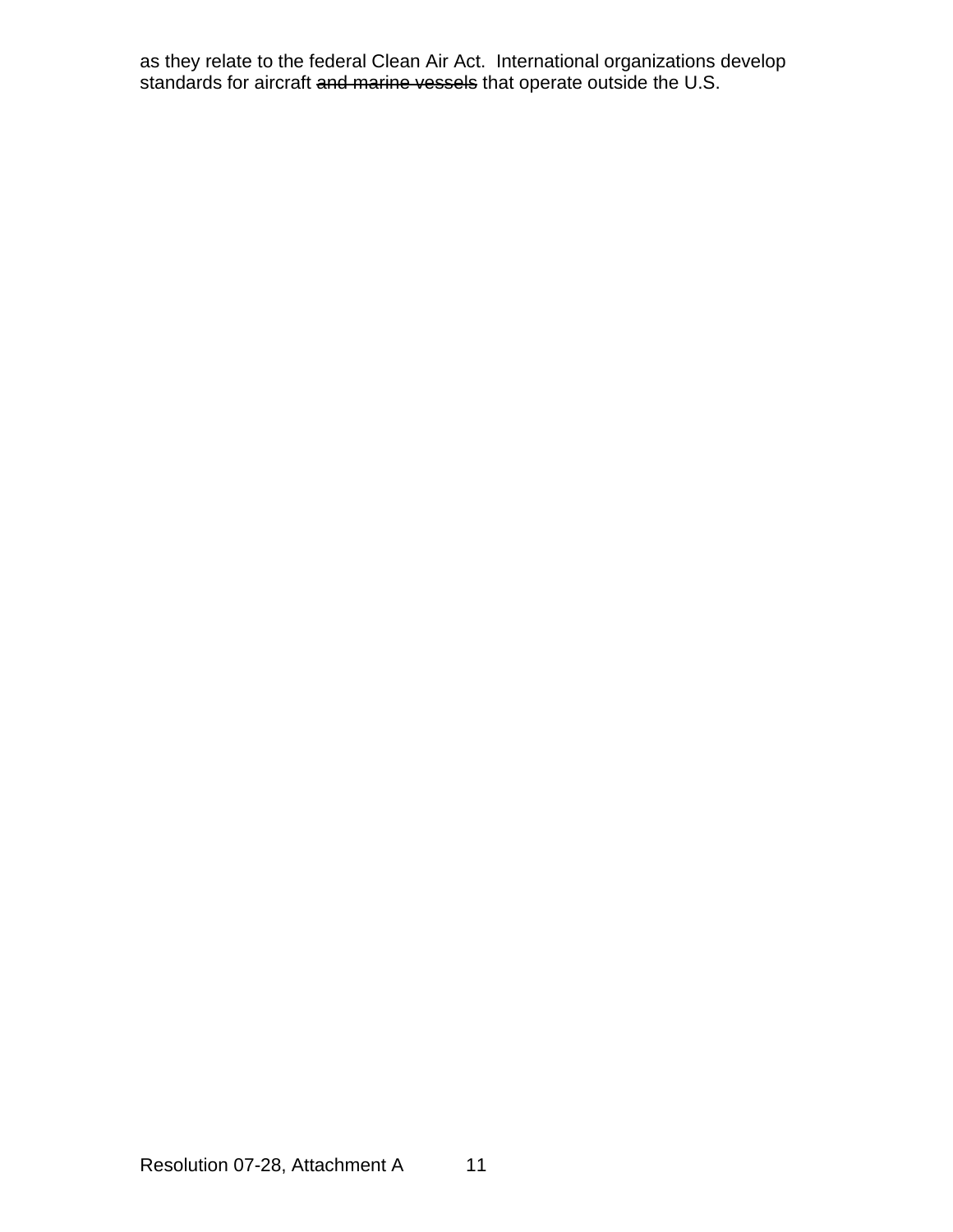#### Technical Modifications to **Page 47** of the April 26, 2007 Revised Draft

SOx, 49 tons per day of NOx, and about 4 tons per day of direct PM2.5 in the South Coast by 2014.

#### Ships

Emissions from ocean-going vessels, unlike most major pollution sources, are not projected to decrease in future years, since ships have little or no emission controls and run on high-emitting bunker fuel, and shipments of cargo containers are projected to grow significantly over the next two decades. Ships currently emit half the statewide SOx emissions, and it is estimated that ships will jump from the sixth to the second highest statewide NOx producer by 2023. It is essential to reduce ship emissions as they are entering our ports and when they are docked through application of demonstrated control technologies, use of cleaner fuels, and operational efficiencies. Since ARB does not have authority to set ship engine emission standards, we For maximum effectiveness, ARB needs to must work with national and international authorities, as well as the ports, as well as coordinate with national and international authorities, to implement many of the control measures necessary to clean up these sources.

ARB took a big step in reducing emissions from ships in December 2005 by adopting a rule phasing in the use of cleaner low-sulfur fuel in ship auxiliary engines that will reduce SOx emissions from auxiliary engines by 96 percent and PM2.5 emissions by 83 percent beginning in 2010.

#### Proposed New Ship Measures

In addition to the 2005 auxiliary engine fuel rule, the State Strategy proposes to reduce emissions from ship auxiliary engines through cold ironing and other clean technology. Cold ironing allows ships to turn off their auxiliary engines and instead plug into an electrical system for power when they are docked at a port. This measure would phase in the number of ships capable of using cold ironing and other at-dock technologies such as the "hood", which fits onto a ship's exhaust stack and cleans the emissions, and is estimated to reduce NOx emissions about 19 tons per day in 2014 and 28 tons per day in 2020.

The State Strategy proposes to reduce emissions from ship main engines through a variety of measures. A main engine fuel rule, patterned after the auxiliary engine fuel rule, would help reduce emissions by introducing a cleaner, low-sulfur fuel beginning no later than 2010. Increasing the use of cleaner new engines or retrofitted engines beginning in 2010 could be implemented via regulation, incentives, voluntary agreements, or a combination of these approaches. Higher ship speeds cause much higher emissions. So a measure is proposed that would strengthen a current voluntary program by requiring ships to reduce their speeds to 12 knots within 40 nautical miles of the Ports of Los Angeles and Long Beach. The combination of ship main engine measures would reduce both NOx and SOx emissions by 20 tons per day and direct PM2.5 emissions by over 2 tons per day in 2014. These reductions would increase substantially through 2023.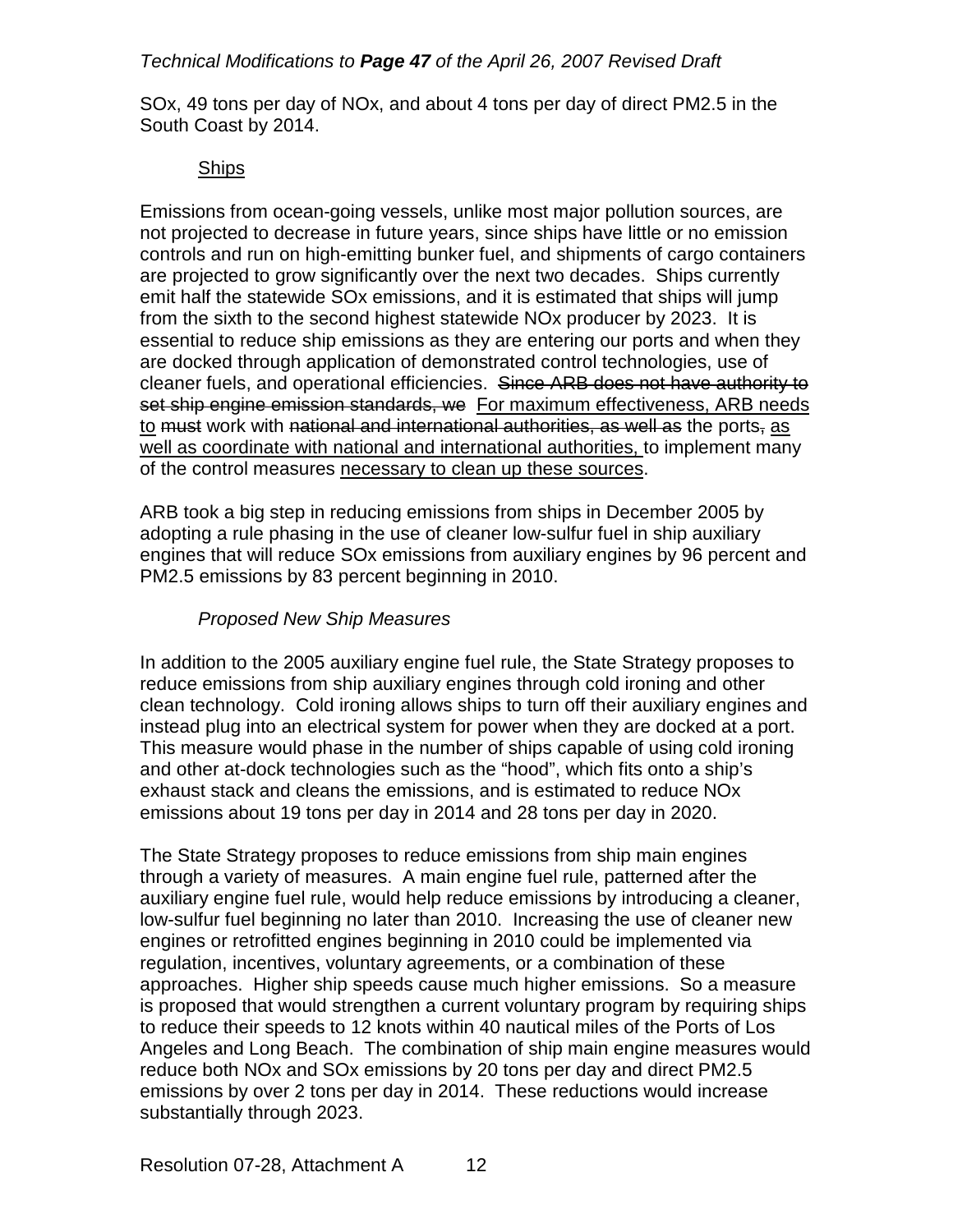## **Role of Funding and Incentive Programs**

Over the past 40 years, California has steadily improved air quality in the face of tremendous economic and population growth. The vast majority of that progress has come from effective regulations. Accordingly, ARB staff expects State and federal regulations to play the primary role in implementing the State Strategy. In the regulatory paradigm, polluting sources pay for the necessary emission controls as part of doing business. Regulated industries may pass these costs on to consumers in the form of higher prices, although competition and other factors may prevent some companies from recouping all of their control costs. Low-interest loans with extended payment periods are available to aid smaller businesses that need upfront capital to comply.

In recent years, regulatory programs have been supplemented with financial incentives to accelerate voluntary actions, such as replacing older equipment. Incentive programs like the Carl Moyer Program are both popular and effective. They also help to demonstrate emerging technologies that then can be used to set a tougher emissions benchmark for regulatory requirements. Most of the existing incentive programs are designed to pay for the incremental cost between what is required by regulation and advanced technology that exceeds that level. The incentive programs are publicly funded through fees paid by California vehicle owners as part of their annual registrations, smog inspections or new tire purchases. California is currently investing up to \$140 million per year to clean up older, higher emission sources.

The support for clean air incentive funding from Governor Schwarzenegger, the Legislature, and California's voting public is reflected in the passage on November 7, 2006, of the Highway Safety, Traffic Reduction, Air Quality, and Port Security Bond Act of 2006. The Bond Act includes \$1 billion to accelerate the cleanup of air pollution caused by goods movement activities in California. With appropriation by the Legislature, and subject to such conditions and criteria contained in a statute that it will enact, ARB will appropriate this money to fund emission reductions from activities related to the movement of freight along California's trade corridors.

## **Federal Actions Needed**

Measures in the State Strategy to reduce emissions from interstate and international sources rely on the federal government to develop more stringent emission standards and to ensure these standards go into effect as soon as possible. Emission reductions from locomotives, off-road equipment, marine auxiliary engines, and harbor craft are a significant part of the State Strategy. Proposed State measures would accelerate the introduction of cleaner engines and equipment, but the emission reductions rely on the availability of cleaner new engines. U.S. EPA has primary, and in some cases exclusive, authority to establish new engine emission standards for these sources.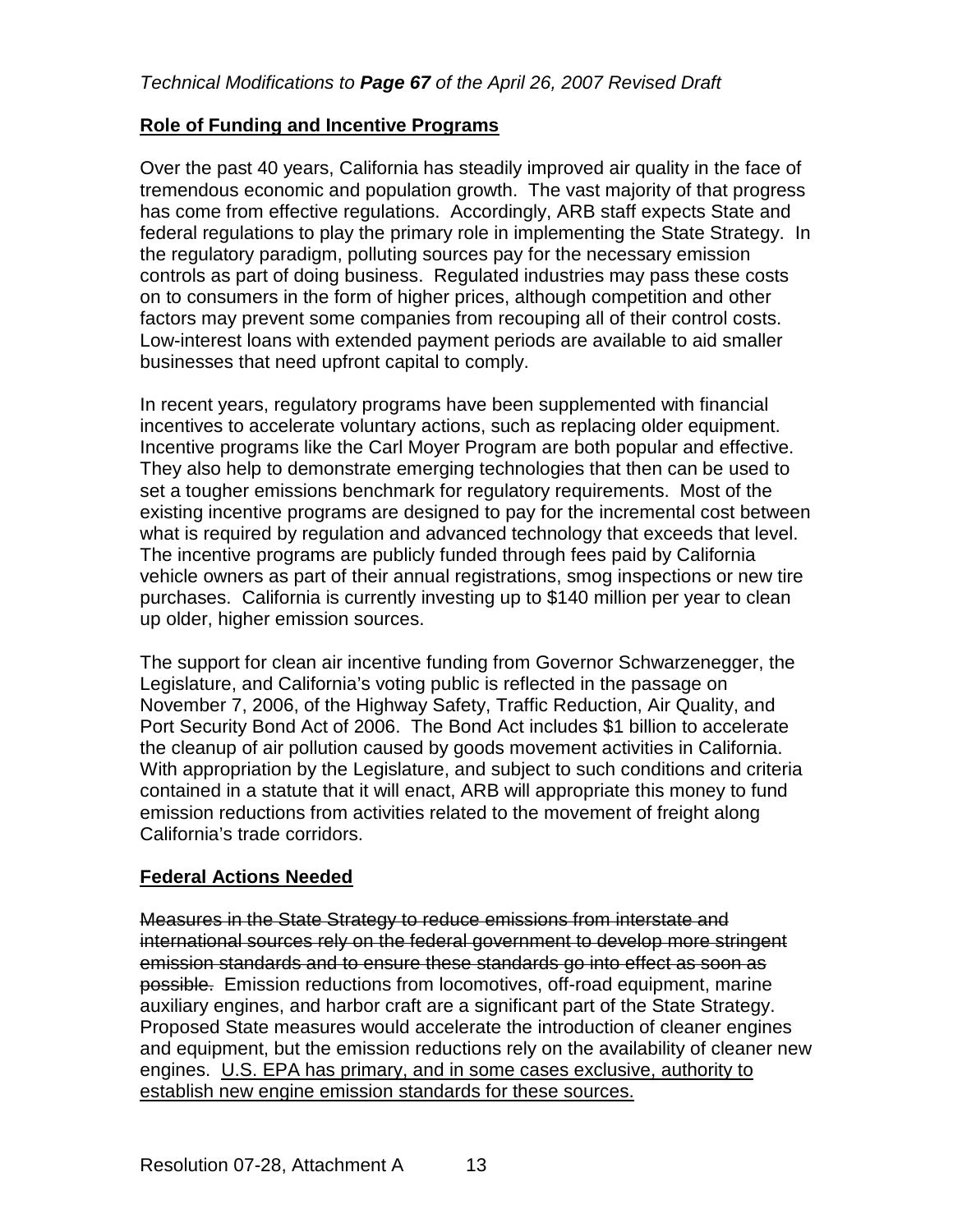CAA section 209(e)(2) allows California to seek authorization to adopt and enforce emission standards for some non-road mobile sources. However, it is not likely that ARB could consult with affected parties, develop and adopt regulations, and secure U.S. EPA approval to enact the regulations in time to ensure that resulting cleaner engines will be widely available by 2014. Therefore, Mmeasures in the State Strategy to reduce emissions from interstate and international sources rely on the federal government to develop more stringent emission standards and to ensure these standards go into effect as soon as possible.

ARB is proposing several measures to reduce ship emissions through a combination of regulations, incentives, and actions by ports and the private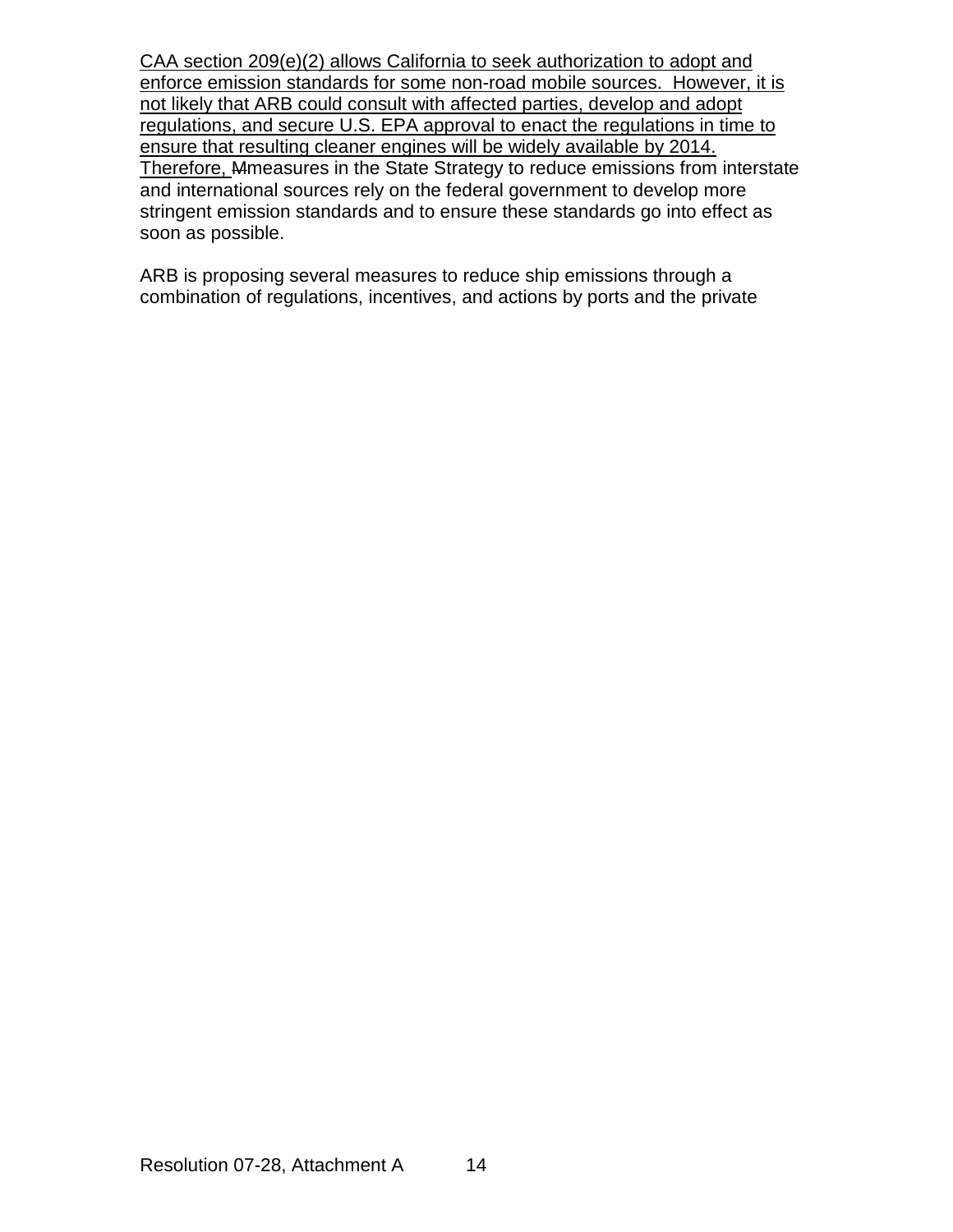#### Technical Modifications to **Page 68** of the April 26, 2007 Revised Draft

sector. However, national and international action to clean up shipping fleets is also needed to fully realize our clean air goals. And aircraft emissions, which will become one of the South Coast's top five NOx sources by 2020, are unaddressed in the State Strategy due to the lack of effective international standards.

California must rely on U.S. EPA plays an important role in to representing its California's interests before foreign or international regulatory bodies that negotiate minimum global standards governing have the ability to reduce emissions from international goods movement sources such as ocean-going vessels. In this role, U.S. EPA should advocate for the adoption of cleaner ship emission standards and less polluting practices by the International Maritime Organization.

### **Possible Federal Actions**

Adopt more stringent standards for sources under subject to federal control. U.S. EPA should move as fast as possible to lower standards for sources that it can regulate under its control, keeping in mind California's air quality challenge and attainment deadlines. There are categories of emission sources that we do not have the authority to regulate operational controls on these sources at the State level. We also do not have the ability to regulate such sources in markets outside of California that then when they operate within California. However, for these sources and for other sources under exclusive or concurrent federal jurisdiction, federal regulation would enable greater and faster emission reductions than otherwise would be possible with only State action. Not only would federal action lower emissions for new sources, but it would allow State and local actions to lower emissions from existing sources by setting in-use rules that speed up the integration of the cleaner engines and technology into California fleets. These sources include: ships, locomotives, harbor craft, aircraft, and off-road equipment and vehicles.

Federal incentives for cleaner technology. Federal funding sources for clean air projects, as well as federal tax incentives promoting the manufacture, sale, and purchase of cleaner vehicles, equipment, and technology, could enhance California's aggressive incentive programs.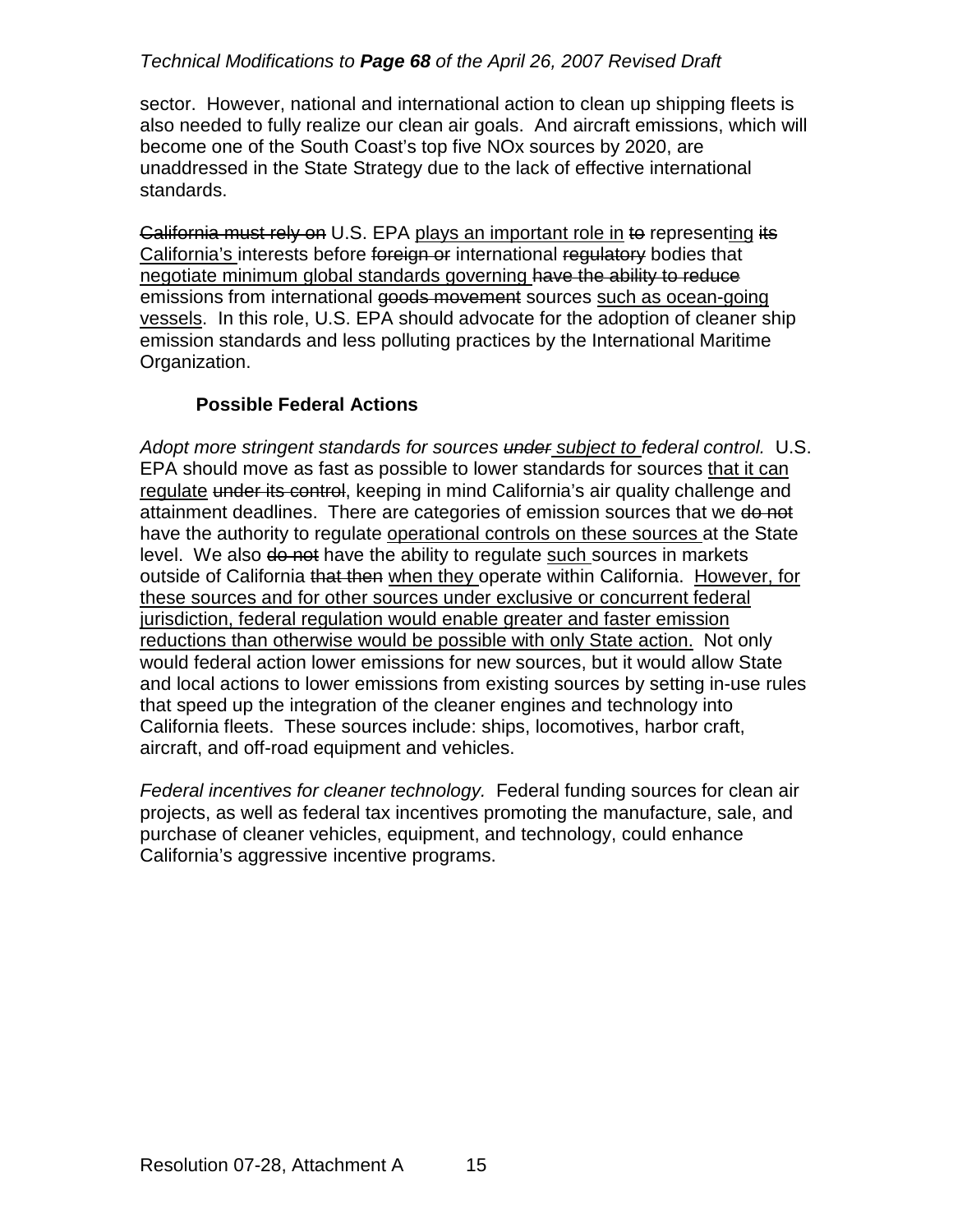|                                            | <b>Nonattainment Area</b> |                              |            |                                     |  |  |  |  |
|--------------------------------------------|---------------------------|------------------------------|------------|-------------------------------------|--|--|--|--|
|                                            |                           | <b>South Coast</b><br>(2023) |            | San Joaquin<br><b>Valley (2023)</b> |  |  |  |  |
|                                            | <b>NOx</b>                | <b>ROG</b>                   | <b>NOx</b> | <b>ROG</b>                          |  |  |  |  |
| 2006 Emissions Inventory                   | 972                       | 732                          | 650        | 454                                 |  |  |  |  |
| <b>Carrying Capacity</b>                   | 114                       | 420                          | 160        | 342                                 |  |  |  |  |
| <b>Emission Reduction</b><br><b>Target</b> | 858                       | 312                          | 490        | 112                                 |  |  |  |  |

## **Setting the Ozone Emission Reduction Target** (tons per day)

(2006 Emissions Inventory) – (Carrying Capacity) = (Emission Reduction Target)

2006 Emissions Inventory = Amount of ozone-forming emissions. Carrying Capacity = Pollutant emissions limit that ensures air quality standards are met. Emission Reduction Target = Amount of emissions that must be reduced to meet the standard.

### **Meeting the Ozone Emission Reduction Target** (tons per day)

|                                                                | <b>Nonattainment Area</b>    |            |            |                                     |  |  |  |  |
|----------------------------------------------------------------|------------------------------|------------|------------|-------------------------------------|--|--|--|--|
|                                                                | <b>South Coast</b><br>(2023) |            |            | San Joaquin<br><b>Valley (2023)</b> |  |  |  |  |
|                                                                | <b>NOx</b>                   | <b>ROG</b> | <b>NOx</b> | <b>ROG</b>                          |  |  |  |  |
| <b>Emission Reduction</b><br>Target                            | 858                          | 312        | 490        | 112                                 |  |  |  |  |
| <b>Emission Reductions from</b><br><b>Adopted SIP Measures</b> | 467                          | 199        | 355        | 43                                  |  |  |  |  |
| Emission Reductions from<br>New Local Measures                 | 9                            | 19         | 8          | 47                                  |  |  |  |  |
| <b>Emission Reductions from</b><br>New State Measures          | 141                          | 54         | 46         | 25                                  |  |  |  |  |
| Long-Term Measures                                             | 241                          | 40         | 81         |                                     |  |  |  |  |
| <b>Total Reductions</b>                                        | 858                          | 312        | 490        | 115                                 |  |  |  |  |

Emission Reductions from Adopted SIP Measures = Emissions reduced from State and local measures adopted through 2006.

Emission Reductions from New Measures = Emissions reduced from measures in the State Strategy or new local measures adopted after 2006.

Long-Term Measures = Emissions reduced from measures adopted after 2020 that rely on new or evolving technology, as allowed in section 182(e)(5) of the Clean Air Act.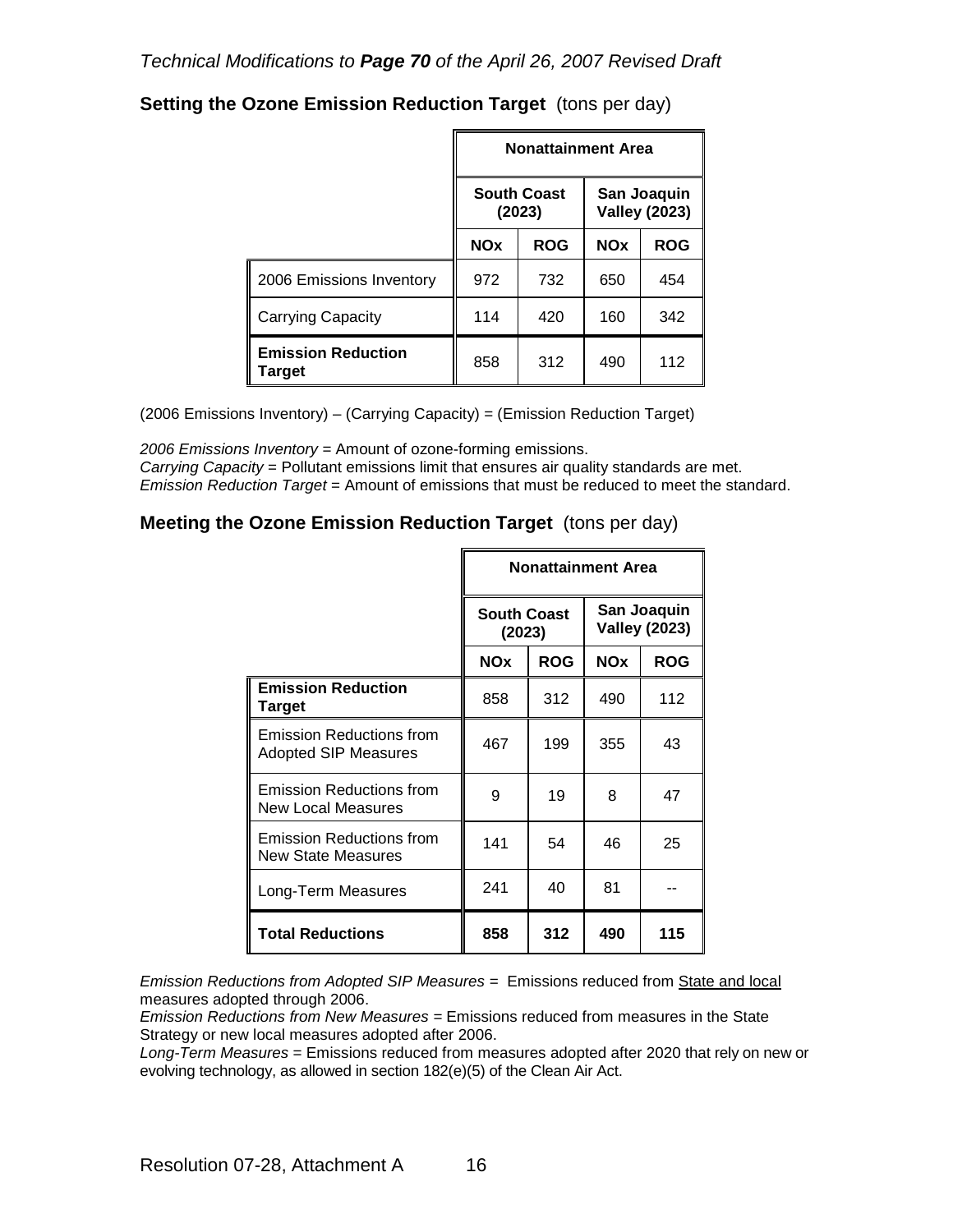| <b>On-Road Mobile</b><br>LIGHT DUTY PASSENGER (LDA)        | 0.77 | 0.77                                     | 0.78       | 0.80 | 0.83 | 0.86 | 0.89 | 0.90 | 0.92 | 0.93     | 0.95 | 0.99 | 1.00 | 1.05     | 1.15 |
|------------------------------------------------------------|------|------------------------------------------|------------|------|------|------|------|------|------|----------|------|------|------|----------|------|
| LIGHT DUTY TRUCKS - 1 (LDT1)                               | 0.27 | 0.27                                     | 0.27       | 0.27 | 0.28 | 0.28 | 0.29 | 0.29 | 0.30 | 0.30     | 0.31 | 0.31 | 0.32 | 0.33     | 0.36 |
| LIGHT DUTY TRUCKS - 2 (LDT2)                               | 0.54 | 0.65                                     | 0.66       | 0.68 | 0.71 | 0.74 | 0.77 | 0.79 | 0.81 | 0.82     | 0.84 | 0.88 | 0.89 | 0.93     | 1.04 |
| MEDIUM DUTY TRUCKS (MDV)                                   | 0.24 | 0.35                                     | 0.35       | 0.37 | 0.39 | 0.41 | 0.43 | 0.44 | 0.46 | 0.47     | 0.48 | 0.50 | 0.51 | 0.54     | 0.60 |
| LIGHT HEAVY DUTY GAS TRUCKS - 1 (LHDV1)                    | 0.04 | 0.04                                     | 0.04       | 0.04 | 0.04 | 0.05 | 0.05 | 0.05 | 0.05 | 0.05     | 0.05 | 0.06 | 0.06 | 0.06     | 0.07 |
| LIGHT HEAVY DUTY GAS TRUCKS - 2 (LHDV2)                    | 0.01 | 0.01                                     | 0.01       | 0.01 | 0.01 | 0.01 | 0.01 | 0.01 | 0.01 | 0.01     | 0.01 | 0.01 | 0.01 | 0.01     | 0.02 |
| MEDIUM HEAVY DUTY GAS TRUCKS (MHDV)                        | 0.01 | 0.01                                     | 0.01       | 0.01 | 0.01 | 0.01 | 0.01 | 0.01 | 0.01 | 0.01     | 0.01 | 0.01 | 0.01 | 0.01     | 0.01 |
| HEAVY HEAVY DUTY GAS TRUCKS (HHDV)                         | 0.00 | 0.00                                     | 0.00       | 0.00 | 0.00 | 0.00 | 0.00 | 0.00 | 0.00 | 0.01     | 0.01 | 0.01 | 0.01 | 0.01     | 0.01 |
| LIGHT HEAVY DUTY DIESEL TRUCKS - 1 (LHDV1)                 | 0.01 | 0.06                                     | 0.06       | 0.05 | 0.05 | 0.04 | 0.04 | 0.04 | 0.04 | 0.04     | 0.04 | 0.04 | 0.04 | 0.03     | 0.03 |
| LIGHT HEAVY DUTY DIESEL TRUCKS - 2 (LHDV2)                 | 0.03 | 0.04                                     | 0.04       | 0.04 | 0.04 | 0.03 | 0.03 | 0.03 | 0.03 | 0.03     | 0.03 | 0.03 | 0.03 | 0.02     | 0.02 |
| MEDIUM HEAVY DUTY DIESEL TRUCKS (MHDV)                     | 0.56 | 0.63                                     | 0.62       | 0.56 | 0.56 | 0.55 | 0.53 | 0.51 | 0.49 | 0.47     | 0.45 | 0.42 | 0.41 | 0.39     | 0.38 |
| HEAVY HEAVY DUTY DIESEL TRUCKS (HHDV)                      | 8.92 |                                          | 9.01 10.81 | 8.69 | 8.13 | 7.56 | 7.01 | 6.48 | 5.96 | 5.47     | 5.00 | 4.17 | 3.81 | 3.23     | 2.68 |
| MOTORCYCLES (MCY)                                          | 0.02 | 0.04                                     | 0.04       | 0.04 | 0.04 | 0.04 | 0.03 | 0.03 | 0.03 | 0.03     | 0.03 | 0.03 | 0.03 | 0.03     | 0.03 |
| HEAVY DUTY DIESEL URBAN BUSES (UB)                         | 0.04 | 0.04                                     | 0.04       | 0.04 | 0.04 | 0.04 | 0.04 | 0.04 | 0.04 | 0.04     | 0.04 | 0.04 | 0.04 | 0.04     | 0.04 |
| HEAVY DUTY GAS URBAN BUSES (UB)                            | 0.00 | 0.00                                     | 0.00       | 0.00 | 0.00 | 0.00 | 0.00 | 0.00 | 0.00 | 0.00     | 0.00 | 0.00 | 0.00 | 0.00     | 0.00 |
| <b>SCHOOL BUSES (SB)</b>                                   | 0.08 | 0.09                                     | 0.09       | 0.09 | 0.09 | 0.10 | 0.10 | 0.10 | 0.10 | 0.10     | 0.10 | 0.11 | 0.11 | 0.11     | 0.11 |
| <b>OTHER BUSES (OB)</b>                                    | 0.02 | 0.02                                     | 0.02       | 0.02 | 0.02 | 0.02 | 0.02 | 0.02 | 0.02 | 0.02     | 0.02 | 0.02 | 0.02 | 0.02     | 0.02 |
| <b>MOTOR HOMES (MH)</b>                                    | 0.01 | 0.01                                     | 0.01       | 0.01 | 0.01 | 0.01 | 0.01 | 0.01 | 0.01 | 0.01     | 0.01 | 0.01 | 0.01 | 0.01     | 0.01 |
| On-Road Subtotal 11.56 12.05 13.86 11.70 11.23 10.74 10.27 |      |                                          |            |      |      |      |      | 9.77 | 9.28 | 8.81     | 8.38 | 7.62 | 7.30 | 6.82     | 6.58 |
| <b>Other Mobile</b>                                        |      |                                          |            |      |      |      |      |      |      |          |      |      |      |          |      |
| <b>AIRCRAFT</b>                                            | 1.33 | 1.36                                     | 1.43       | 2.02 | 2.08 | 2.19 | 2.31 | 2.35 | 2.39 | 2.44     | 2.48 | 2.57 | 2.62 | 2.72     | 2.72 |
| <b>TRAINS</b>                                              | 0.60 | 0.60                                     | 0.59       | 0.54 | 0.54 | 0.54 | 0.53 | 0.53 | 0.53 | 0.53     | 0.53 | 0.53 | 0.53 | 0.54     | 0.54 |
| <b>SHIPS AND COMMERCIAL BOATS</b>                          | 0.07 | 0.06                                     | 0.07       | 0.04 | 0.04 | 0.03 | 0.03 | 0.03 | 0.03 | 0.03     | 0.03 | 0.03 | 0.03 | 0.04     | 0.05 |
| <b>RECREATIONAL BOATS</b>                                  | 0.71 | 0.79                                     | 0.83       | 0.92 | 0.97 | 1.02 | 1.08 | 1.14 | 1.20 | 1.27     | 1.33 | 1.48 | 1.55 | 1.70     | 1.98 |
| OFF-ROAD RECREATIONAL VEHICLES                             | 0.05 | 0.05                                     | 0.05       | 0.05 | 0.05 | 0.06 | 0.06 | 0.06 | 0.06 | 0.07     | 0.07 | 0.07 | 0.07 | 0.08     | 0.09 |
| OFF-ROAD EQUIPMENT                                         | 3.81 | 3.52                                     | 3.41       | 2.99 | 2.81 | 2.64 | 2.46 | 2.26 | 2.07 | 1.89     | 1.73 | 1.43 | 1.31 | 1.10     | 0.91 |
| <b>FARM EQUIPMENT</b>                                      | 4.03 | 3.63                                     | 3.48       | 3.03 | 2.89 | 2.79 | 2.64 | 2.42 | 2.19 | 1.99     | 1.82 | 1.50 | 1.34 | 1.06     | 0.73 |
| FUEL STORAGE AND HANDLING                                  | 0.00 | 0.00                                     | 0.00       | 0.00 | 0.00 | 0.00 | 0.00 | 0.00 | 0.00 | $0.00\,$ | 0.00 | 0.00 | 0.00 | $0.00\,$ | 0.00 |
|                                                            |      | <b>Other Mobile Subtotal 10.60 10.02</b> | 9.85       | 9.60 | 9.38 | 9.27 | 9.11 | 8.79 | 8.47 | 8.21     | 7.99 | 7.61 | 7.47 | 7.24     | 7.02 |

121.98 116.94 117.17 113.92 113.84 110.72 110.26 109.85 109.48 109.17 108.99 108.94 109.04 109.41 110.34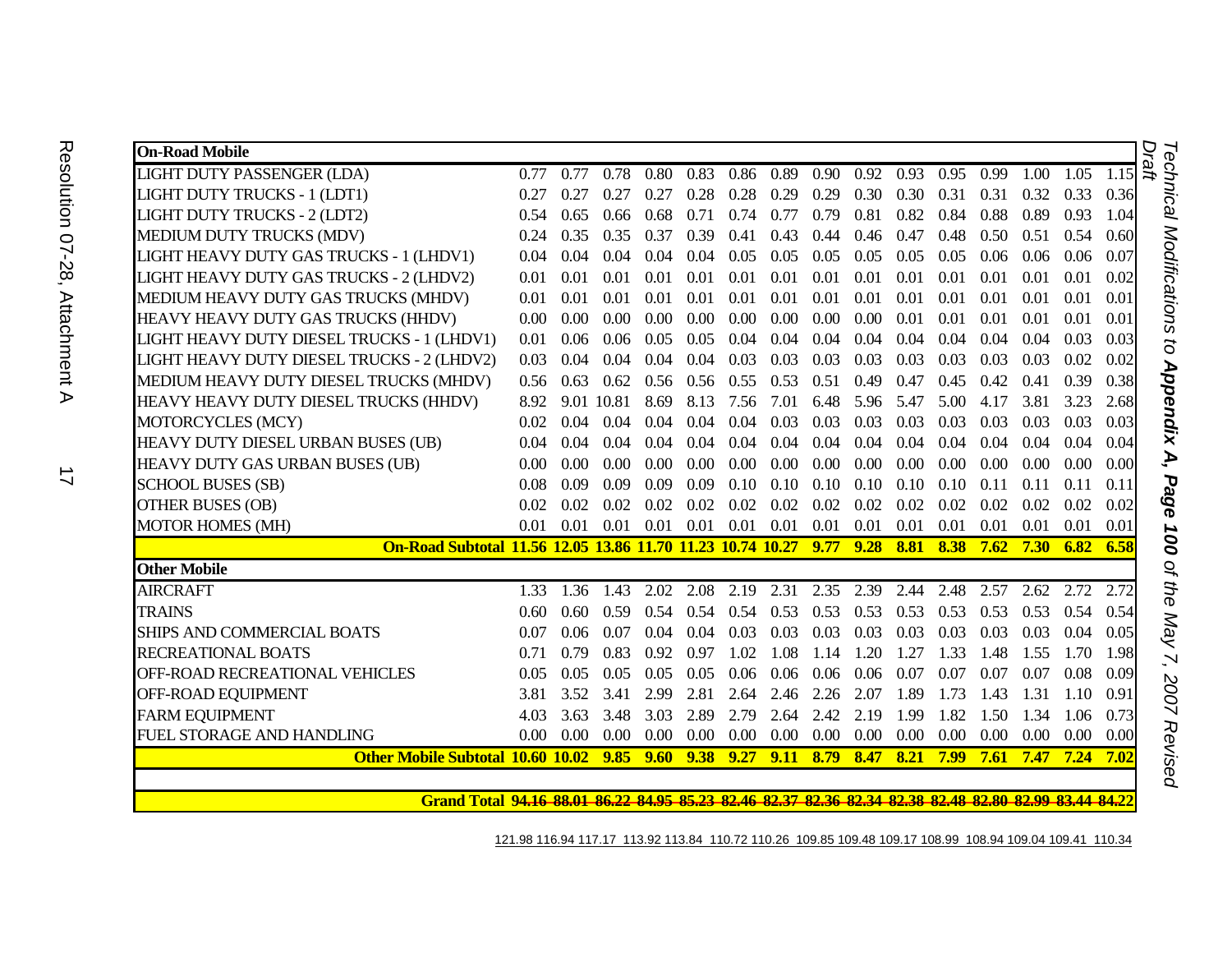| <b>On-Road Mobile</b>                      |      |               |             |      |      |                      |      |          |                |      |                   |      |      |         |      |
|--------------------------------------------|------|---------------|-------------|------|------|----------------------|------|----------|----------------|------|-------------------|------|------|---------|------|
| <b>LIGHT DUTY PASSENGER (LDA)</b>          | 0.26 | 0.18          | 0.18        | 0.17 | 0.18 | 0.18                 | 0.19 | 0.19     | 0.20           | 0.20 | 0.21              | 0.22 | 0.22 | 0.23    | 0.25 |
| LIGHT DUTY TRUCKS - 1 (LDT1)               | 0.12 | 0.09          | 0.09        | 0.06 | 0.06 | 0.06                 | 0.07 | 0.07     | 0.07           | 0.07 | 0.07              | 0.08 | 0.08 | 0.08    | 0.09 |
| LIGHT DUTY TRUCKS - 2 (LDT2)               | 0.13 | 0.11          | 0.11        | 0.10 | 0.11 | 0.11                 | 0.11 | 0.12     | 0.12           | 0.12 | 0.12              | 0.13 | 0.13 | 0.14    | 0.15 |
| MEDIUM DUTY TRUCKS (MDV)                   | 0.09 | 0.09          | 0.09        | 0.08 | 0.09 | 0.09                 | 0.09 | 0.09     | 0.09           | 0.09 | 0.10              | 0.10 | 0.10 | 0.10    | 0.11 |
| LIGHT HEAVY DUTY GAS TRUCKS - 1 (LHDV1)    | 0.02 | 0.02          | 0.02        | 0.02 | 0.02 | 0.02                 | 0.02 | 0.02     | 0.02           | 0.02 | 0.02              | 0.02 | 0.02 | 0.02    | 0.03 |
| LIGHT HEAVY DUTY GAS TRUCKS - 2 (LHDV2)    | 0.00 | 0.00          | 0.00        | 0.00 | 0.00 | 0.00                 | 0.00 | 0.00     | 0.00           | 0.00 | 0.00              | 0.01 | 0.01 | 0.01    | 0.01 |
| MEDIUM HEAVY DUTY GAS TRUCKS (MHDV)        | 0.00 | 0.00          | 0.00        | 0.00 | 0.00 | 0.00                 | 0.00 | 0.00     | 0.00           | 0.00 | 0.00              | 0.00 | 0.00 | 0.00    | 0.00 |
| HEAVY HEAVY DUTY GAS TRUCKS (HHDV)         | 0.00 | 0.00          | 0.00        | 0.00 | 0.00 | 0.00                 | 0.00 | 0.00     | 0.00           | 0.00 | 0.00              | 0.00 | 0.00 | 0.00    | 0.00 |
| LIGHT HEAVY DUTY DIESEL TRUCKS - 1 (LHDV1) | 0.00 | 0.05          | 0.04        | 0.00 | 0.00 | 0.00                 | 0.00 | 0.00     | 0.00           | 0.00 | 0.00              | 0.00 | 0.00 | 0.00    | 0.00 |
| LIGHT HEAVY DUTY DIESEL TRUCKS - 2 (LHDV2) | 0.02 | 0.03          | 0.02        | 0.00 | 0.00 | 0.00                 | 0.00 | 0.00     | 0.00           | 0.00 | 0.00              | 0.00 | 0.00 | 0.00    | 0.00 |
| MEDIUM HEAVY DUTY DIESEL TRUCKS (MHDV)     | 0.18 | 0.23          | 0.23        | 0.02 | 0.03 | 0.03                 | 0.03 | 0.03     | 0.03           | 0.03 | 0.03              | 0.03 | 0.03 | 0.03    | 0.04 |
| HEAVY HEAVY DUTY DIESEL TRUCKS (HHDV)      | 1.47 | 1.76          | 2.20        | 0.22 | 0.23 | 0.23                 | 0.24 | 0.24     | 0.25           | 0.26 | 0.27              | 0.28 | 0.29 | 0.31    | 0.33 |
| MOTORCYCLES (MCY)                          | 0.00 | 0.00          | 0.00        | 0.00 | 0.00 | 0.00                 | 0.00 | 0.00     | 0.00           | 0.00 | 0.00              | 0.00 | 0.00 | 0.00    | 0.00 |
| HEAVY DUTY DIESEL URBAN BUSES (UB)         | 0.02 | 0.03          | 0.03        | 0.00 | 0.00 | 0.00                 | 0.00 | 0.00     | 0.00           | 0.00 | 0.00              | 0.00 | 0.00 | 0.00    | 0.00 |
| HEAVY DUTY GAS URBAN BUSES (UB)            | 0.00 | 0.00          | 0.00        | 0.00 | 0.00 | 0.00                 | 0.00 | 0.00     | 0.00           | 0.00 | 0.00              | 0.00 | 0.00 | 0.00    | 0.00 |
| <b>SCHOOL BUSES (SB)</b>                   | 0.02 | 0.02          | 0.02        | 0.00 | 0.00 | 0.00                 | 0.00 | 0.00     | 0.00           | 0.00 | 0.00              | 0.00 | 0.00 | 0.00    | 0.00 |
| <b>OTHER BUSES (OB)</b>                    | 0.01 | 0.01          | 0.01        | 0.00 | 0.00 | 0.00                 | 0.00 | 0.00     | 0.00           | 0.00 | 0.00              | 0.00 | 0.00 | 0.00    | 0.00 |
| <b>MOTOR HOMES (MH)</b>                    | 0.01 | 0.01          | 0.01        | 0.00 | 0.00 | 0.00                 | 0.00 | 0.00     | 0.00           | 0.00 | 0.00              | 0.00 | 0.00 | 0.00    | 0.00 |
| <b>On-Road Subtotal</b>                    |      | $2.36$ $2.62$ | 3.04        | 0.71 | 0.73 | 0.75                 | 0.77 | 0.78     | 0.80           | 0.82 | 0.84              | 0.89 | 0.91 | 0.95    | 1.02 |
| <b>Other Mobile</b>                        |      |               |             |      |      |                      |      |          |                |      |                   |      |      |         |      |
| <b>AIRCRAFT</b>                            | 0.42 | 0.45          | 0.45        | 0.50 | 0.51 | 0.52                 | 0.54 | 0.54     | 0.55           | 0.56 | 0.57              | 0.58 | 0.59 | 0.60    | 0.61 |
| <b>TRAINS</b>                              | 0.68 | 0.71          | 0.73        | 0.07 | 0.07 | 0.07                 | 0.02 | 0.02     | 0.02           | 0.02 | 0.02              | 0.02 | 0.02 | 0.02    | 0.02 |
| SHIPS AND COMMERCIAL BOATS                 | 0.25 | 0.31          | 0.33        | 0.12 | 0.13 | 0.08                 | 0.08 | 0.09     | 0.09           | 0.10 | 0.10              | 0.12 | 0.12 | 0.14    | 0.16 |
| RECREATIONAL BOATS                         | 0.01 | 0.01          | 0.01        | 0.01 | 0.01 | 0.01                 | 0.01 | 0.01     | 0.01           | 0.01 | 0.01              | 0.01 | 0.01 | 0.01    | 0.01 |
| OFF-ROAD RECREATIONAL VEHICLES             | 0.08 | 0.06          | 0.07        | 0.07 | 0.08 | 0.08                 | 0.08 | 0.09     | 0.09           | 0.09 | 0.10              | 0.10 | 0.11 | 0.11    | 0.13 |
| OFF-ROAD EQUIPMENT                         | 0.46 | 0.48          | 0.49        | 0.05 | 0.05 | 0.05                 | 0.05 | 0.05     | 0.05           | 0.05 | 0.05              | 0.05 | 0.05 | 0.06    | 0.06 |
| <b>FARM EQUIPMENT</b>                      | 0.51 | 0.51          | 0.51        | 0.05 | 0.05 | 0.05                 | 0.05 | 0.05     | 0.05           | 0.05 | 0.05              | 0.05 | 0.05 | 0.05    | 0.05 |
| FUEL STORAGE AND HANDLING                  | 0.00 | $0.00\,$      | 0.00        | 0.00 | 0.00 | 0.00                 | 0.00 | $0.00\,$ | 0.00           | 0.00 | 0.00              | 0.00 | 0.00 | 0.00    | 0.00 |
| <b>Other Mobile Subtotal</b>               |      | $2.41$ $2.53$ | 2.58        | 0.87 | 0.89 | 0.86                 | 0.83 | 0.84     | 0.86           | 0.88 | 0.90 <sub>1</sub> | 0.93 | 0.95 | 0.99    | 1.05 |
| <b>Grand Total 3.63 3.74</b>               |      |               | <u>3.79</u> | 2.07 |      | $2.10 - 2.06 - 2.03$ |      | $-2.04$  | $-2.06 - 2.07$ |      | $-2.09$           | 2.12 | 2.14 | $-2.18$ | 2.23 |
|                                            |      |               |             |      |      |                      |      |          |                |      |                   |      |      |         |      |

27.14 28.55 29.29 25.6 25.85 26.13 26.41 26.73 27.07 27.4 27.75 28.34 28.65 29.24 30.12

Technical Modifications to

**Appendix A, Page 103** 

Technical Modifications to **Appendix A, Page 103** of the May 7, 2007 Revised<br>Draft

of the May 7, 2007 Revised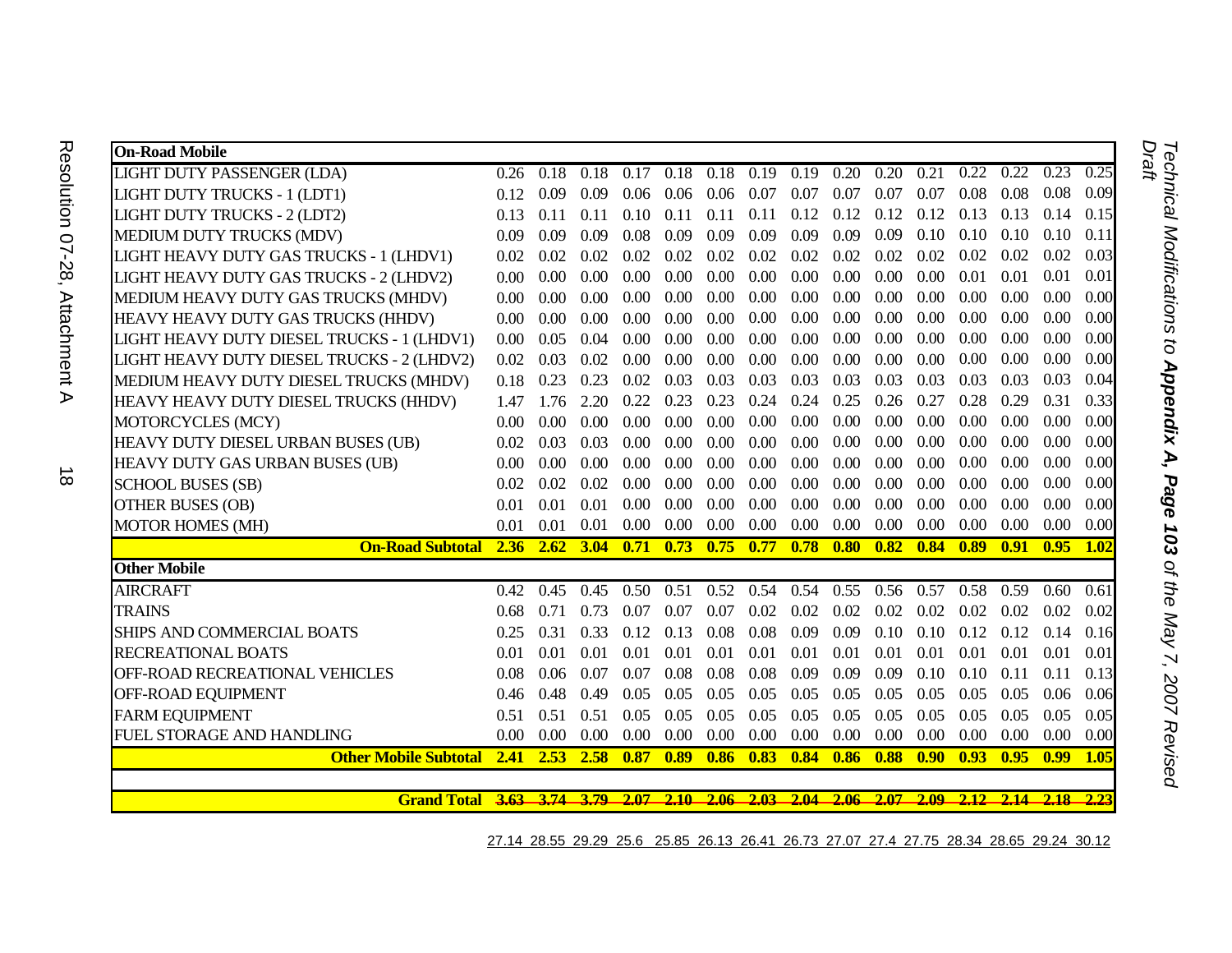#### Technical Modifications to **Appendix C, Pages 1-4** of the May 7, 2007 Revised Draft

## **Introduction**

Sections 110 (a)(1) and (2) of the Clean Air Act require states to submit SIPs that implement, maintain, and enforce a new or revised national ambient air quality standard within 3 years following promulgation of the standard. Among the SIP elements identified in Section 110(a)(2) is the requirement to address the transport of pollutants between states. This section also requires states to ensure that their SIP does not interfere with another state's program to prevent significant deterioration of its air quality or interfere with visibility in another state.

In April 2005, the U.S. EPA notified states of their failure to make the required SIP submission addressing interstate transport of pollutants related to ozone and PM2.5. This "failure to submit" finding for the required interstate transport SIPs started a 24-month clock for U.S. EPA to issue a final Federal Implementation Plan (FIP) for any state that does not submit a plan and receive U.S. EPA approval within that time period.

On August 15, 2006, U.S. EPA issued guidance for submitting interstate transport or "Good Neighbor" SIPs. In accordance with that guidance, this document contains documents the findings that California meets the requirements of sections 110 (a)(1) and (2) of the Clean Air Act for both the federal 8-hour ozone standard and the federal PM2.5 standard.

#### **Closest Nonattainment Areas to California**

Ozone: The closest 8-hour ozone nonattainment areas are Las Vegas, Nevada, and Phoenix-Mesa, Arizona.

PM2.5: The closest PM2.5 nonattainment area is Libby, Montana. Libby is more than 900 miles away from the San Joaquin Valley, the nearest PM2.5 nonattainment area in California.

#### **Evaluation of significant contribution to nonattainment or interference with maintenance of attainment standards in another state**

U.S. EPA did an analysis for its Clean Air Interstate Rule or CAIR to identify states that were contributing significantly to nonattainment of PM2.5 and ozone in adjacent states. In the preamble to that rule, U.S. EPA stated that:

"In analyzing significant contribution to nonattainment, we determined it was reasonable to exclude the Western U.S., including the States of Washington, Idaho, Oregon, California, Nevada, Utah and Arizona from further analysis due to geography, meteorology, and topography. Based on these factors, we concluded that the PM2.5 and 8-hour ozone nonattainment problems are not likely to be affected significantly by pollution transported across these States' boundaries. Therefore, for the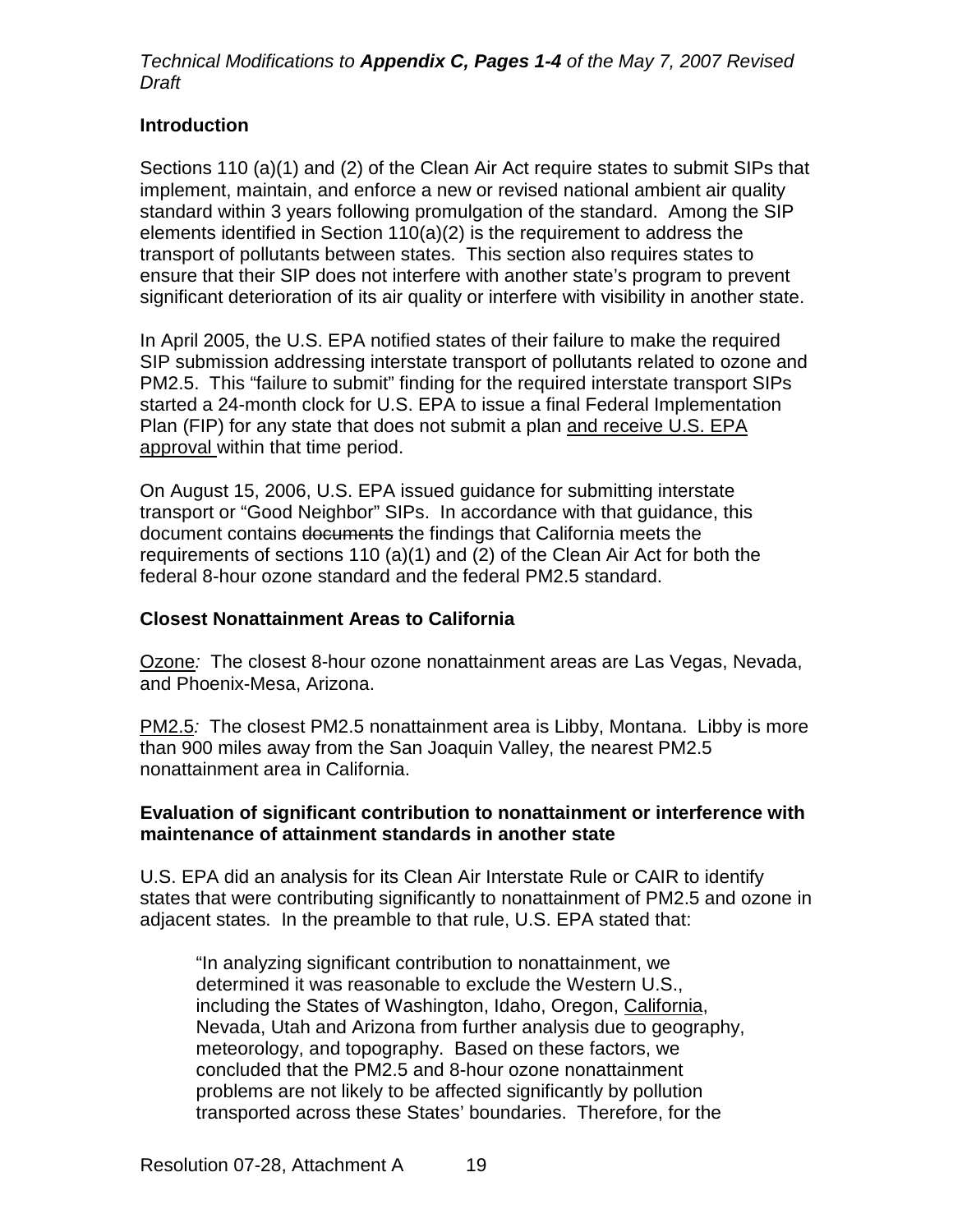purpose of assessing State's contributions to nonattainment in other States, we have only analyzed the nonattainment counties located in the rest of the  $U.S.^{n}$  (emphasis added)

The meteorological discussions below provide more detail.

Ozone: Ozone episodes over the Southwestern United States are normally associated with strong high pressure systems centered over the Southwest Desert. These meteorological patterns are characterized by clear skies, warm temperatures, and light winds and result in very stagnant conditions over the region. Ozone is not transported over long distances under these conditions. On occasion, the strong high pressure is weakly impacted by migrating low pressure systems over the Pacific Ocean. This has the dual effect of maintaining stagnant conditions over most of the region while allowing weak pressure systems to push air that is high above the surface eastward and to transport ozone trapped in this layer over long distances.

PM2.5: The technical support document for the PM2.5 designation of Lincoln County, Montana (containing Libby, Montana) found that the nonattainment area is "localized within and around the vicinity of the town of Libby due to topographical features and meteorology in the area impacted by emissions." Therefore, Libby, Montana's nonattainment status is not affected by emissions produced in other areas and transported to the Libby area.

U.S. EPA's conclusion in CAIR preamble plus the above meteorological summary support the finding that California does not significantly affect nonattainment areas in other states.

California's existing stringent motor vehicle control program, consumer product regulations, stationary source permitting, new source review programs, and new commitments outlined in the California SIP further strengthened by the 8-hour ozone and PM2.5 SIPs will result in steadily decreasing emissions. This greatly reduces the likelihood Even with the occasional possibility of ozone being transported over long distances, California's air quality programs greatly reduce the likelihood that emissions from California will contribute significantly to nonattainment in any downwind state.

 $1$  Rule to Reduce Interstate Transport of Fine Particulate Matter and Ozone (Interstate Air Quality Rule Preamble), 69 FR at 4581, January 30, 2004.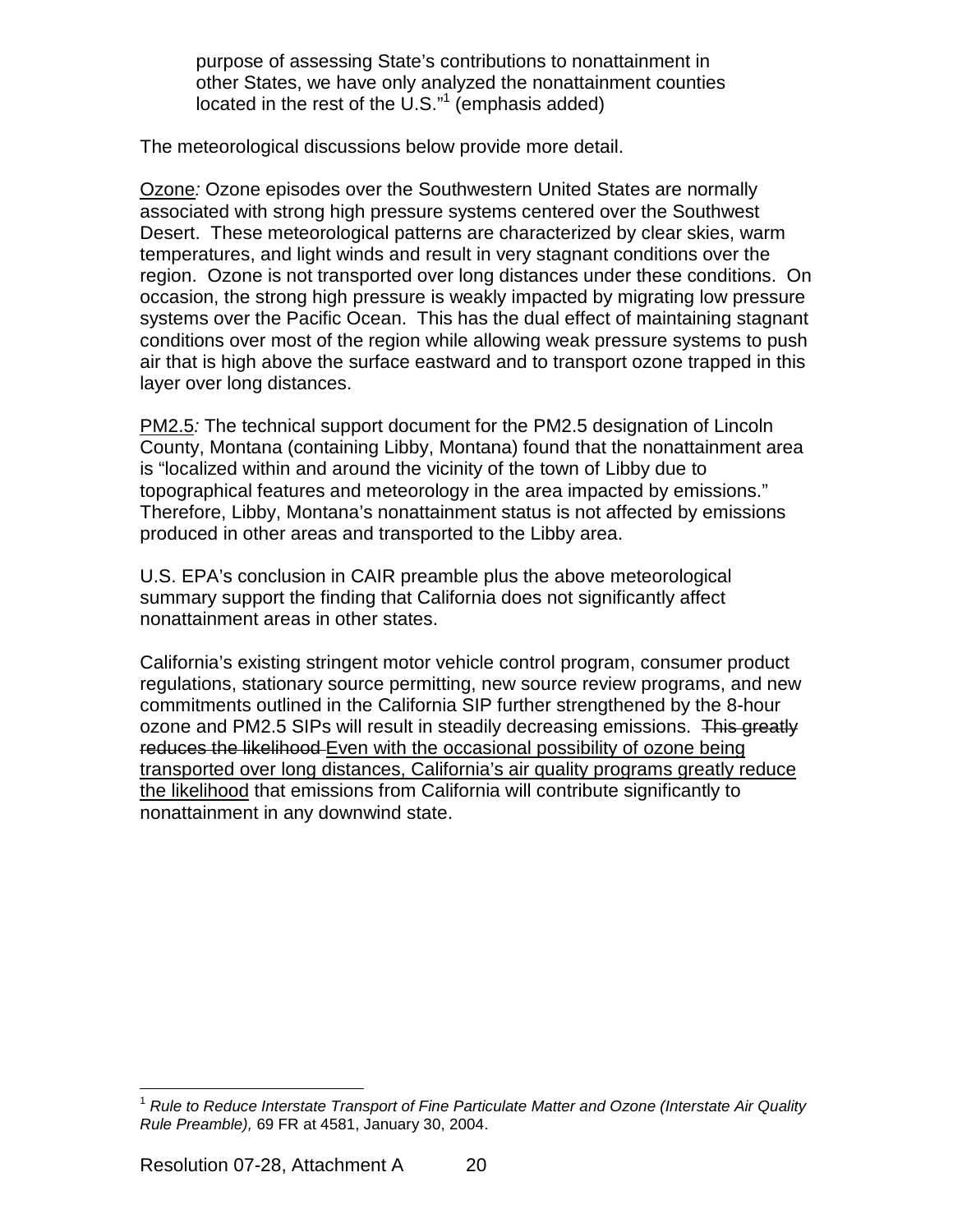### **Evaluation of interference with Prevention of Significant Deterioration Measures of any other State**

U.S. EPA guidance<sup>2</sup> for interstate transport SIPs advises states to make a SIP submission to confirm that major sources in the State are currently subject to prevention of significant deterioration (PSD) and nonattainment new source review (NNSR) preconstruction permitting programs that apply to the 8-hour ozone standard.

For the PM2.5 standard, the guidance advises states to provide a SIP submission to confirm that major sources in the State are subject to PSD and NNSR permitting programs implemented in accordance with U.S. EPA's interim guidance calling for use of PM10 as a surrogate for PM2.5 in the PSD and NNSR programs.

In California, all areas are subject to some form of preconstruction program for ozone and PM2.5. These rules are as stringent, or more stringent, than the federal preconstruction programs (PSD and NNSR). For ozone, California is on track to submit SIPs per the Phase II 8-hour Ozone Implementation Rule. For PM 2.5, California's preconstruction programs are being implemented in accordance with EPA's interim guidance calling for the use of PM10 as a surrogate for PM2.5 emissions.

The following air districts are in attainment of the federal 8-hour ozone and PM2.5 standards and have a SIP approved PSD rule.

- Mendocino County Air Pollution Control District
- Monterey Bay Unified Air Pollution Control District
- Northern Sonoma County Air Pollution Control District
- North Coast Unified Air Quality Management District
- Sacramento Metro Air Quality Management District (PM2.5)

On a case-by-case basis, U.S. EPA has delegated partial PSD permitting authority to the following air districts that are in attainment of the federal 8-hour ozone and PM2.5 standards.

- Antelope Valley Air Quality Management District
- Bay Area Air Quality Management District
- San Diego Air Pollution Control District

For all other areas that are in attainment of federal standards, U.S. EPA retains federal PSD permitting authority.

 $2$  Guidance for State Implementation Plan (SIP) Submissions to Meet Current Outstanding Obligations Under Section 110(a)(2)(D)(i) for the 8-Hour Ozone and PM2.5 National Ambient Air Quality Standards, memo from William T. Harnett to Regional Air Division Directors dated August 15, 2006, Page 8.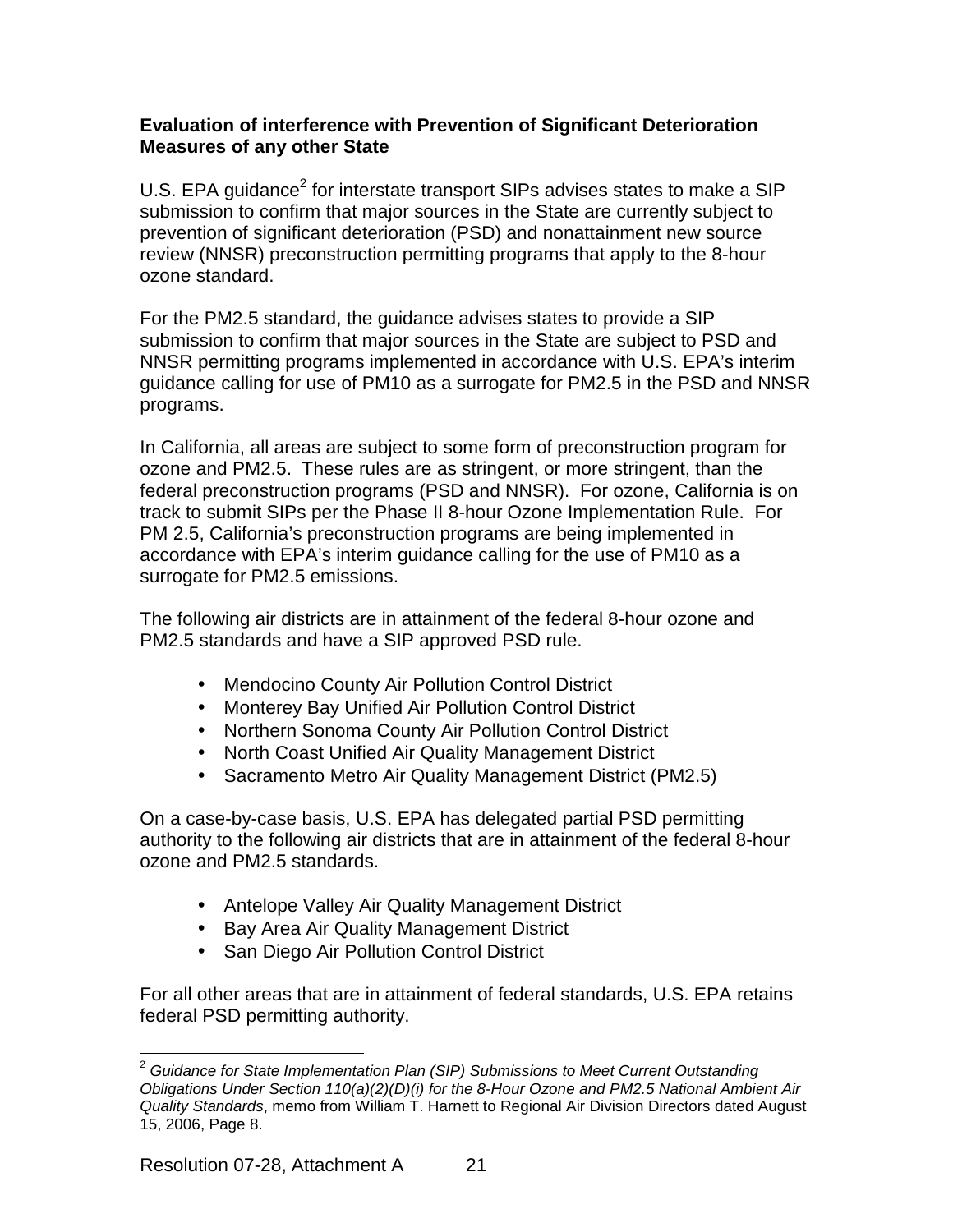The following air districts are nonattainment of the federal 8-hour ozone standard and have new source review rules or are on track to submit an NSR rules as part of their 8-hour ozone SIP development process. These rules are or will be equivalent to or more stringent than the federal requirements.

- Antelope Valley Air Quality Management District (Antelope Valley and Western Mojave Desert Nonattainment Area)
- Amador County Air Pollution Control District (Central Mountain Counties Nonattainment Area)
- Bay Area Air Quality Management District
- Butte County Air Quality Management District
- Calaveras County Air Pollution Control District (Central Mountain Counties Nonattainment Area)
- El Dorado County Air Pollution Control District (Sacramento Federal Nonattainment Area)
- Feather River Air Quality Management District (Sacramento Federal Nonattainment Area)
- Imperial Air Pollution Control District
- Kern County Air Pollution Control District (Eastern Kern Nonattainment Area)
- Mariposa County Air Pollution Control District (Southern Mountain Counties Nonattainment Area)
- Mojave Desert Air Pollution Control District (Antelope Valley and Western Mojave Desert Nonattainment Area)
- Northern Sierra Air Quality Management District (Western Nevada County Nonattainment Area)
- Placer County Air Pollution Control District (Sacramento Federal Nonattainment Area)
- Sacramento Metropolitan Air Quality Management District (Sacramento Federal Nonattainment Area)
- San Joaquin Valley Unified Air Pollution Control District
- South Coast Air Quality Management District
- Tuolumne County Air Pollution Control District (Southern Mountain Counties Nonattainment Area)
- Ventura County Air Pollution Control District
- Yolo Solano Air Quality Management District (Sacramento Federal Nonattainment Area)

The following air districts are nonattainment of the federal PM2.5 standard and already have NSR rules in place for PM10. These rules are equivalent to or more stringent than the federal requirements.

- South Coast Air Quality Management District
- San Joaquin Valley Unified Air Pollution Control District